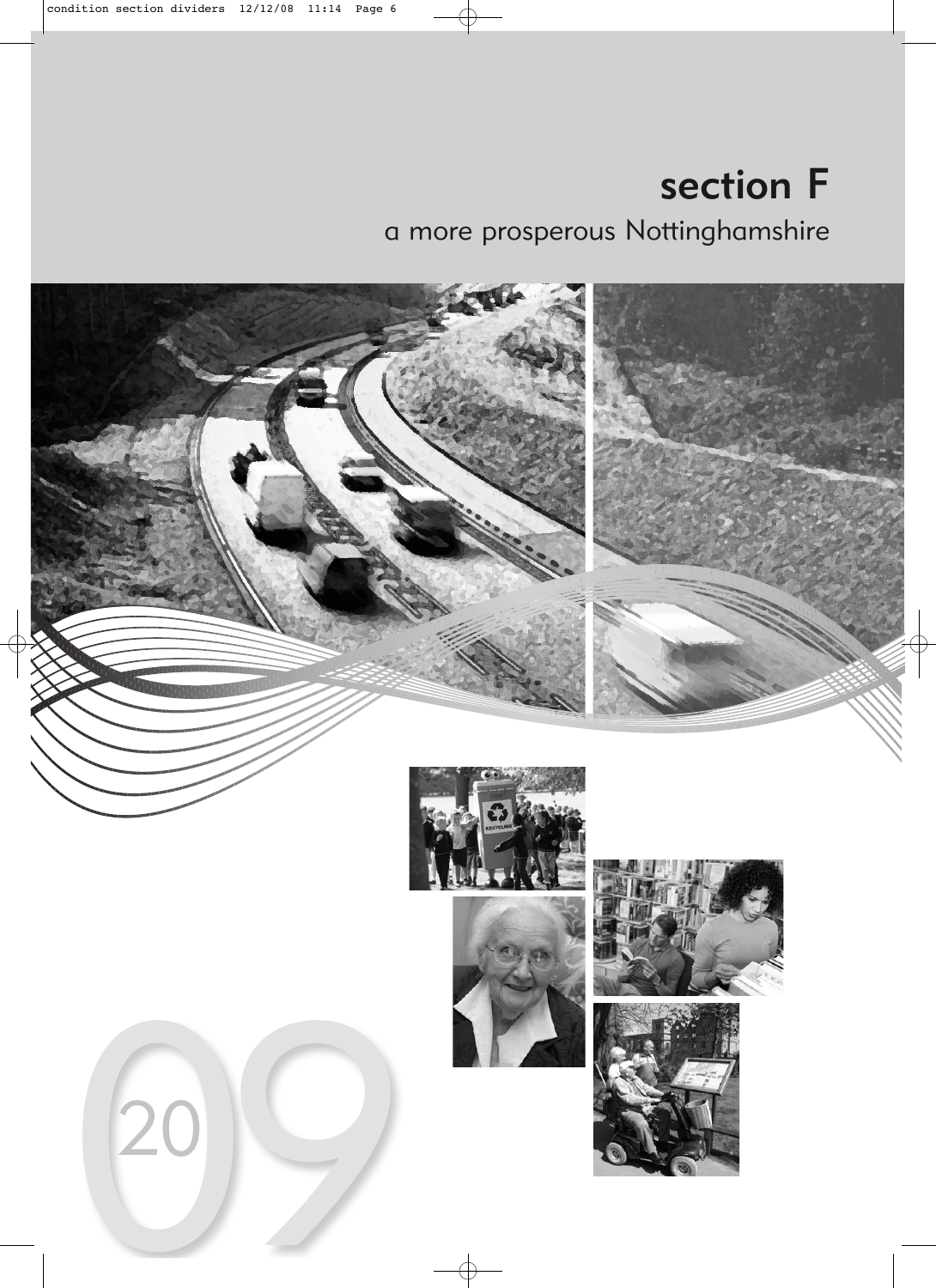|                                 | Access to<br>Employment |                | Access to free<br><b>ATM</b> |                | Earnings |              | Employment<br>Change |                | <b>House Building</b> |                | House Building<br>on Brownfield<br><b>Sites</b> |                |
|---------------------------------|-------------------------|----------------|------------------------------|----------------|----------|--------------|----------------------|----------------|-----------------------|----------------|-------------------------------------------------|----------------|
|                                 |                         | Rate Rank      |                              | Rate Rank      | £        | Rank         |                      | Rate Rank      |                       | Rate Rank      |                                                 | Rate Rank      |
|                                 |                         |                |                              |                |          |              |                      |                |                       |                |                                                 |                |
| <b>Local Authority District</b> |                         |                |                              |                |          |              |                      |                |                       |                |                                                 |                |
| <b>Ashfield</b>                 | 88.2                    | 1              | 90.1                         | $\overline{2}$ | 19,458   | 7            | $-0.9$               | 3              | 1.3                   | 1              | 65.3                                            | 4              |
| <b>Bassetlaw</b>                | 87.9                    | 4              | 72.6                         | $\overline{7}$ | 23,546   | 3            | 0.2                  | $\overline{a}$ | 0.7                   | 6              | 49.4                                            | $\overline{7}$ |
| <b>Broxtowe</b>                 | 87.9                    | 3              | 85.5                         | $\overline{4}$ | 23,146   | 4            | $-5.1$               | $\overline{7}$ | 0.8                   | 5              | 89.8                                            | $\overline{c}$ |
| Gedling                         | 83.8                    | $\overline{7}$ | 86.8                         | 3              | 24,760   | 2            | 3.3                  | $\mathbf{1}$   | 0.6                   | $\overline{7}$ | 93.0                                            | $\mathbf{1}$   |
| Mansfield                       | 87.0                    | 5              | 91.9                         | $\mathbf{1}$   | 21,245   | 5            | $-2.3$               | $\overline{4}$ | 1.2                   | $\overline{c}$ | 61.0                                            | 5              |
| Newark & Sherwood               | 85.5                    | 6              | 72.9                         | 6              | 21,177   | 6            | $-2.7$               | 5              | 1.0                   | 4              | 60.0                                            | 6              |
| Rushcliffe                      | 88.0                    | $\overline{c}$ | 81.6                         | 5              | 28,681   | $\mathbf{1}$ | $-3.1$               | 6              | 1.0                   | 3              | 85.2                                            | 3              |
|                                 |                         |                |                              |                |          |              |                      |                |                       |                |                                                 |                |
| <b>County (Notts less City)</b> | 86.9                    |                | 83.0                         |                | 22,794   |              | $-1.5$               |                | 0.9                   |                | 68.2                                            |                |
| <b>East Midlands</b>            |                         |                |                              |                | 22,543   |              | $-0.2$               |                |                       |                |                                                 |                |
| Country                         |                         |                |                              |                | 24,002   |              | $-0.7$               |                |                       |                |                                                 |                |
| <b>Ward Name</b>                |                         |                |                              |                |          |              |                      |                |                       |                |                                                 |                |
| <b>Hucknall Central</b>         | 90.5                    | 5              | 100.0                        | $\mathcal I$   |          |              | 8.7                  | 4              |                       |                |                                                 |                |
| <b>Hucknall East</b>            | 91.9                    | 2              | 97.9                         | 9              |          |              | 11.7                 | $\overline{c}$ |                       |                |                                                 |                |
| <b>Hucknall North</b>           | 88.4                    | 8              | 96.1                         | 11             |          |              | $-16.5$              | 15             |                       |                |                                                 |                |
| <b>Hucknall West</b>            | 86.5                    | 11             | 98.5                         | $\overline{7}$ |          |              | 5.1                  | 5              |                       |                |                                                 |                |
| Jacksdale                       | 76.3                    | 15             | 100.0                        | 1              |          |              | $-9.0$               | 14             |                       |                |                                                 |                |
| Kirkby in Ashfield Central      | 90.0                    | 6              | 95.0                         | 12             |          |              | 24.9                 | $\mathcal I$   |                       |                |                                                 |                |
| Kirkby in Ashfield East         | 91.0                    | 4              | 99.0                         | 6              |          |              | $-1.0$               | $\overline{7}$ |                       |                |                                                 |                |
| Kirkby in Ashfield West         | 89.9                    | $\overline{7}$ | 100.0                        | $\mathbf{1}$   |          |              | 10.6                 | 3              |                       |                |                                                 |                |
| Selston                         | 80.0                    | 14             | 100.0                        | $\mathbf{1}$   |          |              | $-6.6$               | 12             |                       |                |                                                 |                |
| Sutton in Ashfield Central      | 91.0                    | 3              | 98.5                         | 8              |          |              | $-3.5$               | 8              |                       |                |                                                 |                |
| Sutton in Ashfield East         | 93.9                    | $\mathbf{1}$   | 97.1                         | 10             |          |              | $-7.3$               | 13             |                       |                |                                                 |                |
| Sutton in Ashfield North        | 84.9                    | 12             | 93.6                         | 13             |          |              | $-3.7$               | 9              |                       |                |                                                 |                |
| Sutton in Ashfield West         | 87.2                    | 9              | 100.0                        | $\mathbf{1}$   |          |              | $-3.9$               | 10             |                       |                |                                                 |                |
| Underwood                       | 84.5                    | 13             | 27.5                         | 14             |          |              | $-6.4$               | 11             |                       |                |                                                 |                |
| Woodhouse                       | 86.8                    | 10             | 1.1                          | 15             |          |              | 2.5                  | 6              |                       |                |                                                 |                |
|                                 |                         |                |                              |                |          |              |                      |                |                       |                |                                                 |                |

**Access to Employment** % of working age people able to travel to a work location employing more than 500 by public transport, demand responsive transport and/or walking Access to free ATM  $\%$  of domestic delivery points within 1 mile of a non-charging Cash Dispenser/ATM **Earnings** Median annual gross pay of residents working full time **Employment Change** Change in the number of employees between 2005 and 2006 as % of employees in 2005 **House Building** % of housing stock built during the year **House Building - Brownfield** % of dwellings completed in the period that were built on previously developed land

F 2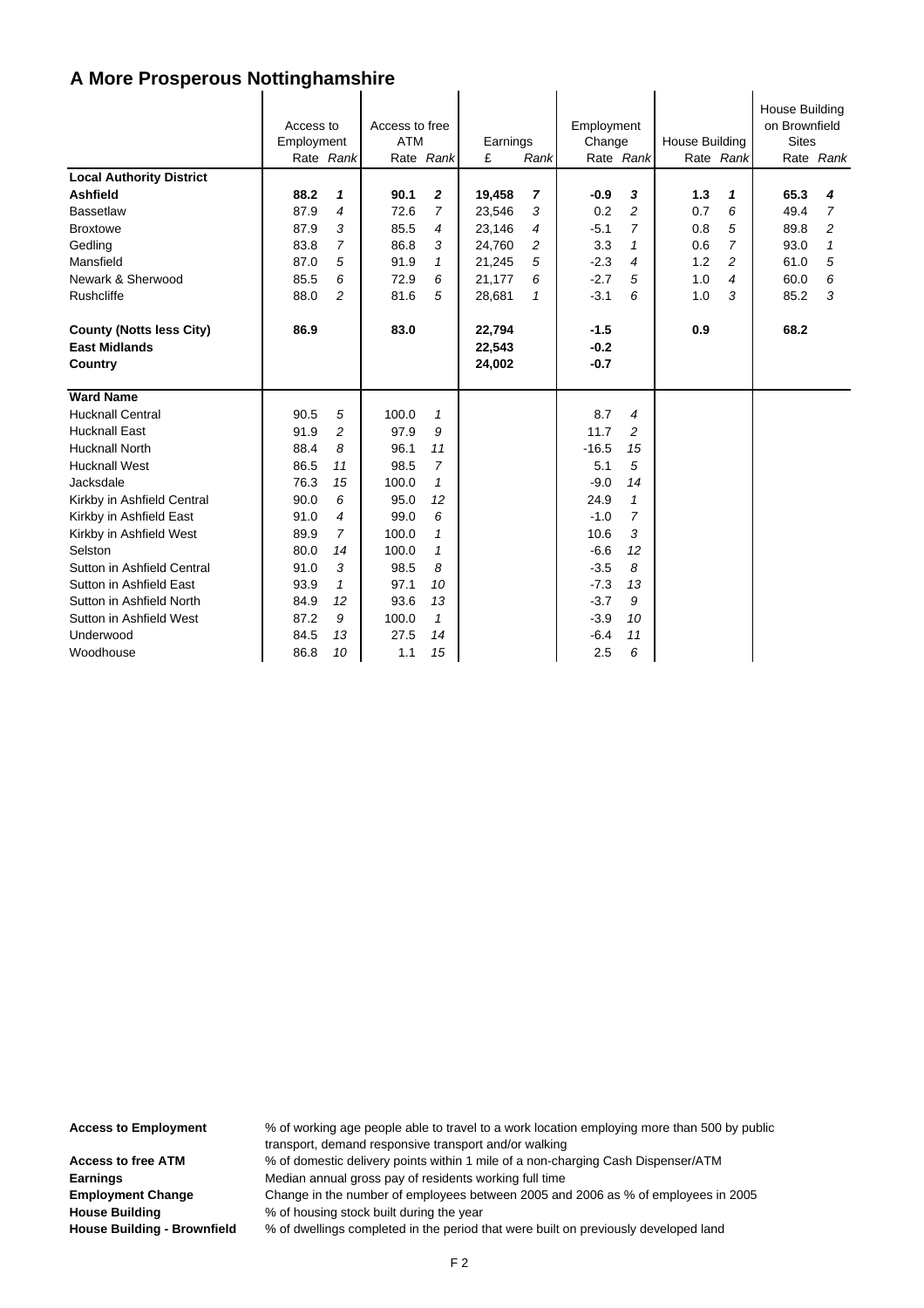| <b>Local Authority District</b><br><b>Ashfield</b><br><b>Bassetlaw</b><br><b>Broxtowe</b><br>Gedling<br>Mansfield<br>Newark & Sherwood                                                                                                                                                                                                                                     | Claimants<br>6.3<br>5.7<br>3.5<br>4.0<br>7.7<br>4.8                                                    | Rate Rank<br>6<br>5<br>$\overline{c}$<br>3<br>$\overline{7}$<br>$\overline{4}$                          | Income Support   Income Support<br>Lone Parents<br>35.7<br>29.4<br>33.1<br>37.2<br>30.4<br>34.4                      | Rate Rank<br>6<br>$\mathbf{1}$<br>4<br>$\overline{7}$<br>2<br>5                          | Long Term<br>Unemployment<br>9.7<br>7.5<br>9.1<br>12.6<br>8.3<br>8.2                                         | Rate Rank<br>5<br>1<br>4<br>7<br>3<br>2                                                    | Unemployment<br>2.1<br>1.6<br>1.6<br>1.7<br>2.4<br>1.3                                                | Rate Rank<br>6<br>3<br>3<br>5<br>$\overline{7}$<br>2                                                                              | <b>VAT</b><br>Registrations<br>3.0<br>2.7<br>2.7<br>1.0<br>2.6<br>2.7 | Rate Rank<br>1<br>3<br>3<br>7<br>6<br>3 | Youth<br>Unemployment<br>36.7<br>36.0<br>32.6<br>30.9<br>40.3<br>35.2                                               | Rate Rank<br>6<br>5<br>3<br>2<br>$\overline{7}$<br>4                                       |
|----------------------------------------------------------------------------------------------------------------------------------------------------------------------------------------------------------------------------------------------------------------------------------------------------------------------------------------------------------------------------|--------------------------------------------------------------------------------------------------------|---------------------------------------------------------------------------------------------------------|----------------------------------------------------------------------------------------------------------------------|------------------------------------------------------------------------------------------|--------------------------------------------------------------------------------------------------------------|--------------------------------------------------------------------------------------------|-------------------------------------------------------------------------------------------------------|-----------------------------------------------------------------------------------------------------------------------------------|-----------------------------------------------------------------------|-----------------------------------------|---------------------------------------------------------------------------------------------------------------------|--------------------------------------------------------------------------------------------|
| Rushcliffe                                                                                                                                                                                                                                                                                                                                                                 | 2.3                                                                                                    | $\mathbf{1}$                                                                                            | 30.6                                                                                                                 | 3                                                                                        | 11.0                                                                                                         | 6                                                                                          | 0.9                                                                                                   | 1                                                                                                                                 | 2.8                                                                   | 2                                       | 23.8                                                                                                                | 1                                                                                          |
| <b>County (Notts less City)</b><br><b>East Midlands</b><br>Country                                                                                                                                                                                                                                                                                                         | 4.9<br>5.0<br>6.0                                                                                      |                                                                                                         | 33.0<br>35.4<br>35.2                                                                                                 |                                                                                          | 9.4<br>11.0<br>12.2                                                                                          |                                                                                            | 1.7<br>2.1<br>2.2                                                                                     |                                                                                                                                   | 2.6<br>2.4<br>2.0                                                     |                                         | 34.6<br>31.7<br>30.9                                                                                                |                                                                                            |
| <b>Ward Name</b><br><b>Hucknall Central</b><br><b>Hucknall East</b><br><b>Hucknall North</b><br><b>Hucknall West</b><br>Jacksdale<br>Kirkby in Ashfield Central<br>Kirkby in Ashfield East<br>Kirkby in Ashfield West<br>Selston<br>Sutton in Ashfield Central<br>Sutton in Ashfield East<br>Sutton in Ashfield North<br>Sutton in Ashfield West<br>Underwood<br>Woodhouse | 5.2<br>8.1<br>4.2<br>5.0<br>4.6<br>4.8<br>10.9<br>7.7<br>4.2<br>8.7<br>8.5<br>6.0<br>5.0<br>2.1<br>5.0 | 9<br>12<br>$\overline{2}$<br>$\overline{7}$<br>4<br>5<br>15<br>11<br>3<br>14<br>13<br>10<br>8<br>1<br>6 | 36.6<br>40.6<br>41.2<br>42.6<br>35.3<br>25.7<br>37.6<br>34.4<br>37.5<br>34.8<br>37.0<br>35.1<br>32.9<br>28.6<br>29.3 | 9<br>13<br>14<br>15<br>8<br>$\mathbf{1}$<br>12<br>5<br>11<br>6<br>10<br>7<br>4<br>2<br>3 | 19.8<br>15.1<br>12.9<br>10.7<br>11.8<br>8.3<br>6.7<br>9.5<br>11.8<br>6.5<br>4.5<br>6.3<br>7.9<br>30.0<br>7.0 | 14<br>13<br>12<br>9<br>10<br>$\overline{7}$<br>4<br>8<br>10<br>3<br>1<br>2<br>6<br>15<br>5 | 2.6<br>4.0<br>1.6<br>1.9<br>1.7<br>1.6<br>3.5<br>2.0<br>2.0<br>2.6<br>2.7<br>2.2<br>2.0<br>1.1<br>1.0 | 11<br>15<br>3<br>6<br>5<br>3<br>14<br>$\overline{7}$<br>$\overline{7}$<br>11<br>13<br>10<br>$\overline{7}$<br>$\overline{c}$<br>1 |                                                                       |                                         | 32.7<br>30.3<br>34.3<br>42.6<br>17.6<br>38.3<br>42.2<br>40.5<br>34.2<br>41.2<br>42.7<br>37.8<br>31.7<br>5.0<br>32.6 | 6<br>3<br>8<br>14<br>$\overline{c}$<br>10<br>13<br>11<br>7<br>12<br>15<br>9<br>4<br>1<br>5 |

 $\overline{1}$ 

 $\overline{1}$ 

 $\mathbf{I}$ 

 $\overline{1}$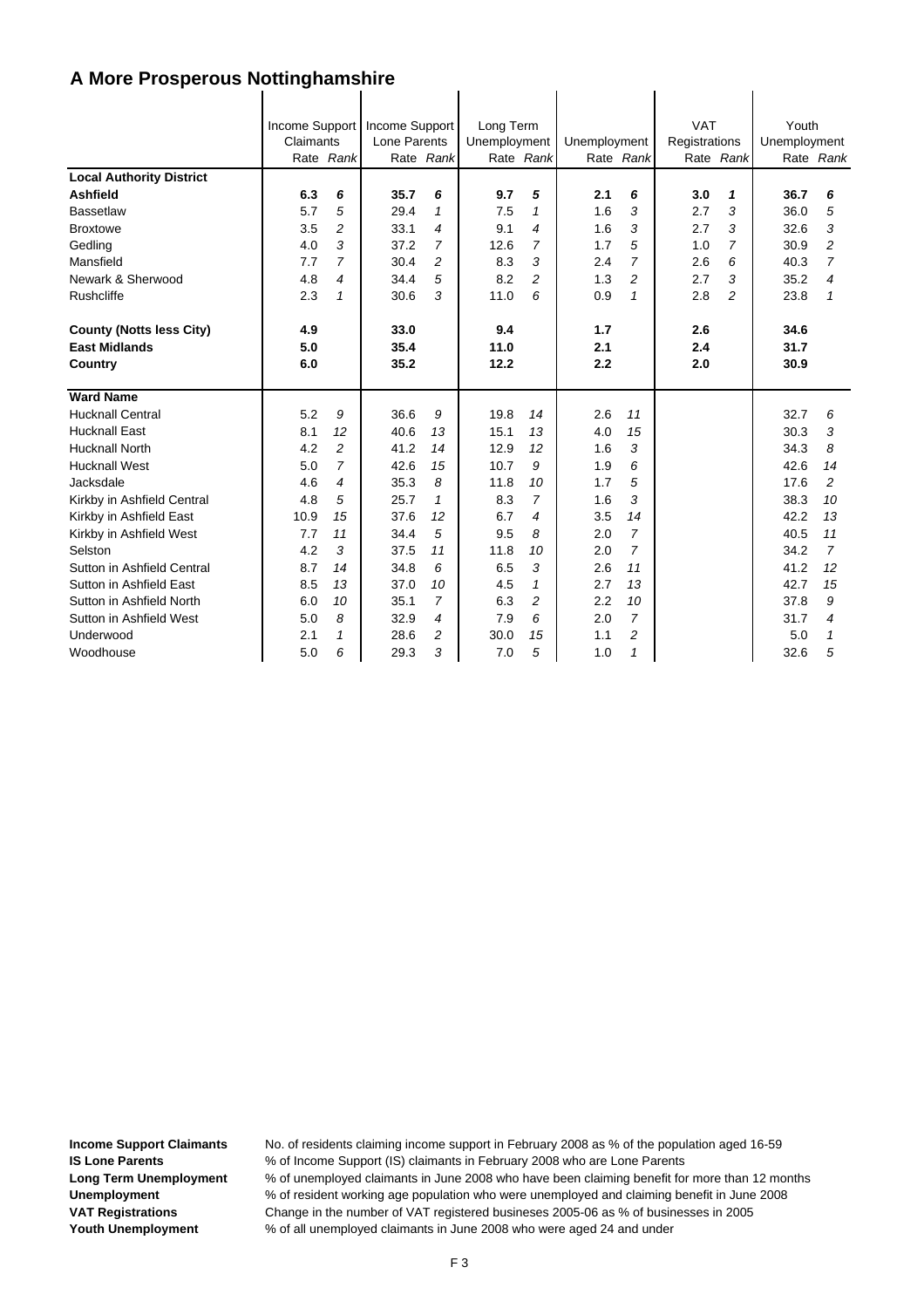| <b>Local Authority District</b><br>Ashfield<br><b>Bassetlaw</b><br><b>Broxtowe</b> | Access to<br>Employment<br>Rate Rank<br>88.2<br>87.9<br>87.9<br>83.8 | $\mathbf{1}$<br>4<br>3<br>$\overline{7}$ | Access to free<br><b>ATM</b><br>90.1<br>72.6<br>85.5<br>86.8 | Rate Rank<br>$\overline{c}$<br>$\overline{7}$<br>4<br>3 | Earnings<br>£<br>19,458<br>23,546<br>23,146 | Rank<br>$\overline{7}$<br>3<br>4<br>$\overline{c}$ | Employment<br>Change<br>-0.9<br>0.2<br>$-5.1$<br>3.3 | Rate Rank<br>3<br>$\boldsymbol{2}$<br>7<br>$\mathbf{1}$ | <b>House Building</b><br>1.3<br>0.7<br>0.8<br>0.6 | Rate Rank<br>1<br>6<br>5<br>$\overline{7}$ | <b>House Building</b><br>on Brownfield<br><b>Sites</b><br>65.3<br>49.4<br>89.8<br>93.0 | Rate Rank<br>4<br>$\overline{7}$<br>$\overline{\mathbf{c}}$<br>$\mathbf{1}$ |
|------------------------------------------------------------------------------------|----------------------------------------------------------------------|------------------------------------------|--------------------------------------------------------------|---------------------------------------------------------|---------------------------------------------|----------------------------------------------------|------------------------------------------------------|---------------------------------------------------------|---------------------------------------------------|--------------------------------------------|----------------------------------------------------------------------------------------|-----------------------------------------------------------------------------|
| Gedling<br>Mansfield                                                               | 87.0                                                                 | 5                                        | 91.9                                                         | $\mathbf{1}$                                            | 24,760<br>21,245                            | 5                                                  | $-2.3$                                               | $\overline{4}$                                          | 1.2                                               | 2                                          | 61.0                                                                                   | 5                                                                           |
| Newark & Sherwood                                                                  | 85.5                                                                 | 6                                        | 72.9                                                         | 6                                                       | 21,177                                      | 6                                                  | $-2.7$                                               | 5                                                       | 1.0                                               | 4                                          | 60.0                                                                                   | 6                                                                           |
| Rushcliffe                                                                         | 88.0                                                                 | $\overline{c}$                           | 81.6                                                         | 5                                                       | 28,681                                      | $\mathbf{1}$                                       | $-3.1$                                               | 6                                                       | 1.0                                               | 3                                          | 85.2                                                                                   | 3                                                                           |
|                                                                                    |                                                                      |                                          |                                                              |                                                         |                                             |                                                    |                                                      |                                                         |                                                   |                                            |                                                                                        |                                                                             |
| <b>County (Notts less City)</b><br><b>East Midlands</b><br>Country                 | 86.9                                                                 |                                          | 83.0                                                         |                                                         | 22,794<br>22,543<br>24,002                  |                                                    | $-1.5$<br>$-0.2$<br>$-0.7$                           |                                                         | 0.9                                               |                                            | 68.2                                                                                   |                                                                             |
| <b>Ward Name</b>                                                                   |                                                                      |                                          |                                                              |                                                         |                                             |                                                    |                                                      |                                                         |                                                   |                                            |                                                                                        |                                                                             |
| Beckingham                                                                         | 81.7                                                                 | 21                                       | 0.0                                                          | 20                                                      |                                             |                                                    | $-6.6$                                               | 21                                                      |                                                   |                                            |                                                                                        |                                                                             |
| <b>Blyth</b>                                                                       | 89.0                                                                 | 10                                       | 63.7                                                         | 15                                                      |                                             |                                                    | $-15.5$                                              | 25                                                      |                                                   |                                            |                                                                                        |                                                                             |
| Carlton                                                                            | 91.7                                                                 | 4                                        | 98.3                                                         | 5                                                       |                                             |                                                    | 15.0                                                 | $\overline{c}$                                          |                                                   |                                            |                                                                                        |                                                                             |
| Clayworth                                                                          | 76.0                                                                 | 23                                       | 0.0                                                          | 20                                                      |                                             |                                                    | $-3.1$                                               | 19                                                      |                                                   |                                            |                                                                                        |                                                                             |
| East Markham                                                                       | 82.8                                                                 | 19                                       | 0.0                                                          | 20                                                      |                                             |                                                    | $-6.9$                                               | 22                                                      |                                                   |                                            |                                                                                        |                                                                             |
| <b>East Retford East</b>                                                           | 89.1                                                                 | 9                                        | 92.5                                                         | 9                                                       |                                             |                                                    | $-4.0$                                               | 20                                                      |                                                   |                                            |                                                                                        |                                                                             |
| <b>East Retford North</b>                                                          | 90.4                                                                 | 6                                        | 96.3                                                         | 8                                                       |                                             |                                                    | 3.1                                                  | 8                                                       |                                                   |                                            |                                                                                        |                                                                             |
| <b>East Retford South</b>                                                          | 82.6                                                                 | 20                                       | 100.0                                                        | $\mathbf 1$                                             |                                             |                                                    | 10.8                                                 | $\overline{4}$                                          |                                                   |                                            |                                                                                        |                                                                             |
| <b>East Retford West</b>                                                           | 94.3                                                                 | $\mathbf{1}$                             | 100.0                                                        | $\mathbf{1}$                                            |                                             |                                                    | $-11.0$                                              | 23                                                      |                                                   |                                            |                                                                                        |                                                                             |
| Everton                                                                            | 76.9                                                                 | 22                                       | 0.0                                                          | 20                                                      |                                             |                                                    | $-11.1$                                              | 24                                                      |                                                   |                                            |                                                                                        |                                                                             |
| Harworth                                                                           | 90.3                                                                 | $\overline{7}$                           | 99.3                                                         | 4                                                       |                                             |                                                    | $-1.8$                                               | 15                                                      |                                                   |                                            |                                                                                        |                                                                             |
| Langold                                                                            | 86.3                                                                 | 17                                       | 97.4                                                         | 6                                                       |                                             |                                                    | $-2.4$                                               | 18                                                      |                                                   |                                            |                                                                                        |                                                                             |
| <b>Misterton</b>                                                                   | 64.8                                                                 | 25                                       | 84.2                                                         | 11                                                      |                                             |                                                    | 8.9                                                  | 5                                                       |                                                   |                                            |                                                                                        |                                                                             |
| Rampton                                                                            | 85.5                                                                 | 18                                       | 30.2                                                         | 17                                                      |                                             |                                                    | 0.7                                                  | 11                                                      |                                                   |                                            |                                                                                        |                                                                             |
| Ranskill                                                                           | 74.2                                                                 | 24                                       | 0.5                                                          | 19                                                      |                                             |                                                    | 0.6                                                  | 12                                                      |                                                   |                                            |                                                                                        |                                                                             |
| Sturton                                                                            | 89.0                                                                 | 11                                       | 0.0                                                          | 20                                                      |                                             |                                                    | $-1.9$                                               | 16                                                      |                                                   |                                            |                                                                                        |                                                                             |
| Sutton                                                                             | 87.7                                                                 | 13                                       | 0.0                                                          | 20                                                      |                                             |                                                    | 15.9                                                 | $\mathbf{1}$                                            |                                                   |                                            |                                                                                        |                                                                             |
| <b>Tuxford and Trent</b>                                                           | 86.7                                                                 | 15                                       | 64.7                                                         | 14                                                      |                                             |                                                    | -0.6                                                 | 13                                                      |                                                   |                                            |                                                                                        |                                                                             |
| Welbeck                                                                            | 86.3                                                                 | 16                                       | 20.8                                                         | 18                                                      |                                             |                                                    | 13.3                                                 | 3                                                       |                                                   |                                            |                                                                                        |                                                                             |
| <b>Worksop East</b>                                                                | 87.4                                                                 | 14                                       | 87.4                                                         | 10                                                      |                                             |                                                    | 1.2                                                  | 9                                                       |                                                   |                                            |                                                                                        |                                                                             |
| <b>Worksop North</b>                                                               | 90.2                                                                 | 8                                        | 60.4                                                         | 16                                                      |                                             |                                                    | 7.3                                                  | 6                                                       |                                                   |                                            |                                                                                        |                                                                             |
| Worksop North East                                                                 | 92.3                                                                 | 3                                        | 99.6                                                         | 3                                                       |                                             |                                                    | $-0.8$                                               | 14                                                      |                                                   |                                            |                                                                                        |                                                                             |
| <b>Worksop North West</b>                                                          | 93.0                                                                 | 2                                        | 68.7                                                         | 13                                                      |                                             |                                                    | $-2.0$                                               | 17                                                      |                                                   |                                            |                                                                                        |                                                                             |
| <b>Worksop South</b>                                                               | 91.1                                                                 | 5                                        | 97.2                                                         | 7                                                       |                                             |                                                    | 5.2                                                  | 7                                                       |                                                   |                                            |                                                                                        |                                                                             |
| Worksop South East                                                                 | 88.9                                                                 | 12                                       | 73.4                                                         | 12                                                      |                                             |                                                    | 1.0                                                  | 10                                                      |                                                   |                                            |                                                                                        |                                                                             |

**Access to Employment** % of working age people able to travel to a work location employing more than 500 by public transport, demand responsive transport and/or walking Access to free ATM % of domestic delivery points within 1 mile of a non-charging Cash Dispenser/ATM **Earnings** Median annual gross pay of residents working full time

**Employment Change** Change in the number of employees between 2005 and 2006 as % of employees in 2005 **House Building** % of housing stock built during the year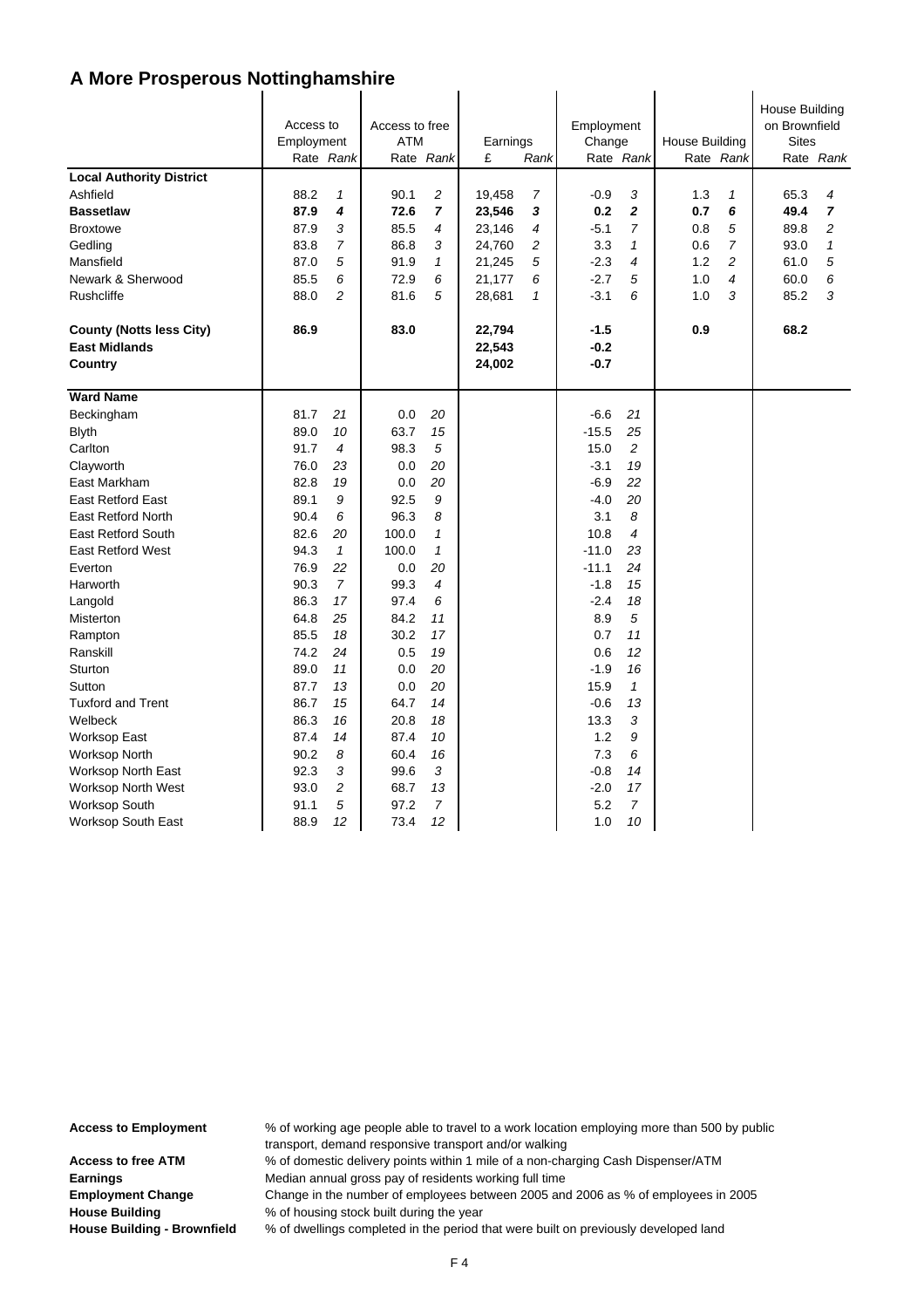|                                 | Income Support<br>Claimants |                | Income Support<br>Lone Parents |                | Long Term<br>Unemployment |                | Unemployment |                | <b>VAT</b><br>Registrations |                | Youth<br>Unemployment |                |
|---------------------------------|-----------------------------|----------------|--------------------------------|----------------|---------------------------|----------------|--------------|----------------|-----------------------------|----------------|-----------------------|----------------|
|                                 |                             | Rate Rank      |                                | Rate Rank      |                           | Rate Rank      |              | Rate Rank      |                             | Rate Rank      |                       | Rate Rank      |
| <b>Local Authority District</b> |                             |                |                                |                |                           |                |              |                |                             |                |                       |                |
| Ashfield                        | 6.3                         | 6              | 35.7                           | 6              | 9.7                       | 5              | 2.1          | 6              | 3.0                         | $\mathcal I$   | 36.7                  | 6              |
| <b>Bassetlaw</b>                | 5.7                         | 5              | 29.4                           | 1              | 7.5                       | 1              | 1.6          | 3              | 2.7                         | 3              | 36.0                  | 5              |
| <b>Broxtowe</b>                 | 3.5                         | $\overline{c}$ | 33.1                           | 4              | 9.1                       | $\overline{4}$ | 1.6          | 3              | 2.7                         | 3              | 32.6                  | 3              |
| Gedling                         | 4.0                         | 3              | 37.2                           | $\overline{7}$ | 12.6                      | $\overline{7}$ | 1.7          | 5              | 1.0                         | $\overline{7}$ | 30.9                  | $\overline{c}$ |
| Mansfield                       | 7.7                         | $\overline{7}$ | 30.4                           | 2              | 8.3                       | 3              | 2.4          | $\overline{7}$ | 2.6                         | 6              | 40.3                  | $\overline{7}$ |
| Newark & Sherwood               | 4.8                         | 4              | 34.4                           | 5              | 8.2                       | $\overline{a}$ | 1.3          | $\overline{2}$ | 2.7                         | 3              | 35.2                  | 4              |
| Rushcliffe                      | 2.3                         | 1              | 30.6                           | 3              | 11.0                      | 6              | 0.9          | $\mathbf{1}$   | 2.8                         | $\overline{c}$ | 23.8                  | 1              |
| <b>County (Notts less City)</b> | 4.9                         |                | 33.0                           |                | 9.4                       |                | 1.7          |                | 2.6                         |                | 34.6                  |                |
| <b>East Midlands</b>            | 5.0                         |                | 35.4                           |                | 11.0                      |                | 2.1          |                | 2.4                         |                | 31.7                  |                |
| Country                         | 6.0                         |                | 35.2                           |                | 12.2                      |                | 2.2          |                | 2.0                         |                | 30.9                  |                |
|                                 |                             |                |                                |                |                           |                |              |                |                             |                |                       |                |
| <b>Ward Name</b>                |                             |                |                                |                |                           |                |              |                |                             |                |                       |                |
| Beckingham                      | 1.8                         | $\overline{4}$ | 25.0                           | 5              | 10.5                      | 18             | 1.4          | 13             |                             |                | 21.1                  | 3              |
| <b>Blyth</b>                    | 1.3                         | $\mathbf{1}$   | 33.3                           | 15             | 0.0                       | $\mathbf{1}$   | 0.6          | $\mathbf{1}$   |                             |                | 37.5                  | 14             |
| Carlton                         | 6.6                         | 20             | 36.4                           | 20             | 3.6                       | 6              | 1.6          | 16             |                             |                | 39.3                  | 18             |
| Clayworth                       | 2.3                         | 6              | 20.0                           | 2              | 6.2                       | 10             | 1.3          | 10             |                             |                | 12.5                  | 2              |
| East Markham                    | 1.8                         | 3              | 40.0                           | 23             | 6.7                       | 12             | 1.1          | $\overline{7}$ |                             |                | 40.0                  | 19             |
| <b>East Retford East</b>        | 6.3                         | 19             | 34.0                           | 18             | 14.6                      | 22             | 2.4          | 23             |                             |                | 35.4                  | 13             |
| <b>East Retford North</b>       | 4.5                         | 13             | 27.6                           | 9              | 17.6                      | 23             | 1.6          | 16             |                             |                | 27.5                  | $\overline{7}$ |
| <b>East Retford South</b>       | 5.4                         | 17             | 33.3                           | 15             | 6.5                       | 11             | 1.8          | 18             |                             |                | 41.3                  | 21             |
| <b>East Retford West</b>        | 4.9                         | 16             | 30.8                           | 13             | 8.5                       | 16             | 2.8          | 24             |                             |                | 45.1                  | 25             |
| Everton                         | 1.9                         | 5              | 40.0                           | 23             | 21.1                      | 24             | 1.4          | 13             |                             |                | 31.6                  | 11             |
| Harworth                        | 8.3                         | 23             | 38.6                           | 22             | 11.6                      | 20             | 2.0          | 20             |                             |                | 34.9                  | 12             |
| Langold                         | 6.6                         | 21             | 35.0                           | 19             | 3.7                       | 8              | 1.9          | 19             |                             |                | 29.6                  | 8              |
| Misterton                       | 4.4                         | 12             | 25.0                           | 5              | 7.4                       | 14             | 2.0          | 20             |                             |                | 29.6                  | 8              |
| Rampton                         | 10.2                        | 24             | 3.2                            | $\mathbf{1}$   | 23.1                      | 25             | 0.8          | 3              |                             |                | 38.5                  | 17             |
| Ranskill                        | 3.0                         | 8              | 25.0                           | 5              | 0.0                       | $\mathbf{1}$   | 0.9          | 5              |                             |                | 25.0                  | 5              |
| <b>Sturton</b>                  | 2.9                         | $\overline{7}$ | 42.9                           | 25             | 9.1                       | 17             | 0.8          | 3              |                             |                | 0.0                   | $\mathbf{1}$   |
| Sutton                          | 1.4                         | $\overline{c}$ | 33.3                           | 15             | 14.3                      | 21             | 0.7          | $\overline{c}$ |                             |                | 21.4                  | 4              |
| <b>Tuxford and Trent</b>        | 3.3                         | 10             | 37.5                           | 21             | 6.7                       | 12             | 1.2          | 8              |                             |                | 40.0                  | 19             |
| Welbeck                         | 3.9                         | 11             | 30.0                           | 12             | 11.1                      | 19             | 1.2          | 8              |                             |                | 44.4                  | 24             |
| Worksop East                    | 6.2                         | 18             | 31.1                           | 14             | 8.3                       | 15             | 1.3          | 10             |                             |                | 37.5                  | 14             |
| Worksop North                   | 3.2                         | 9              | 26.5                           | 8              | 2.0                       | 4              | 1.0          | 6              |                             |                | 26.0                  | 6              |
| <b>Worksop North East</b>       | 4.7                         | 15             | 20.6                           | 3              | 1.9                       | 3              | 1.4          | 13             |                             |                | 37.7                  | 16             |
| Worksop North West              | 7.0                         | 22             | 27.7                           | 10             | 3.1                       | 5              | 2.2          | 22             |                             |                | 42.3                  | 23             |
| Worksop South                   | 4.7                         | 14             | 23.7                           | 4              | 6.1                       | 9              | 1.3          | 10             |                             |                | 30.6                  | 10             |
| <b>Worksop South East</b>       | 16.0                        | 25             | 29.9                           | 11             | 3.6                       | 6              | 3.9          | 25             |                             |                | 41.7                  | 22             |

 $\overline{1}$ 

 $\overline{1}$ 

 $\mathbf{I}$ 

 $\overline{1}$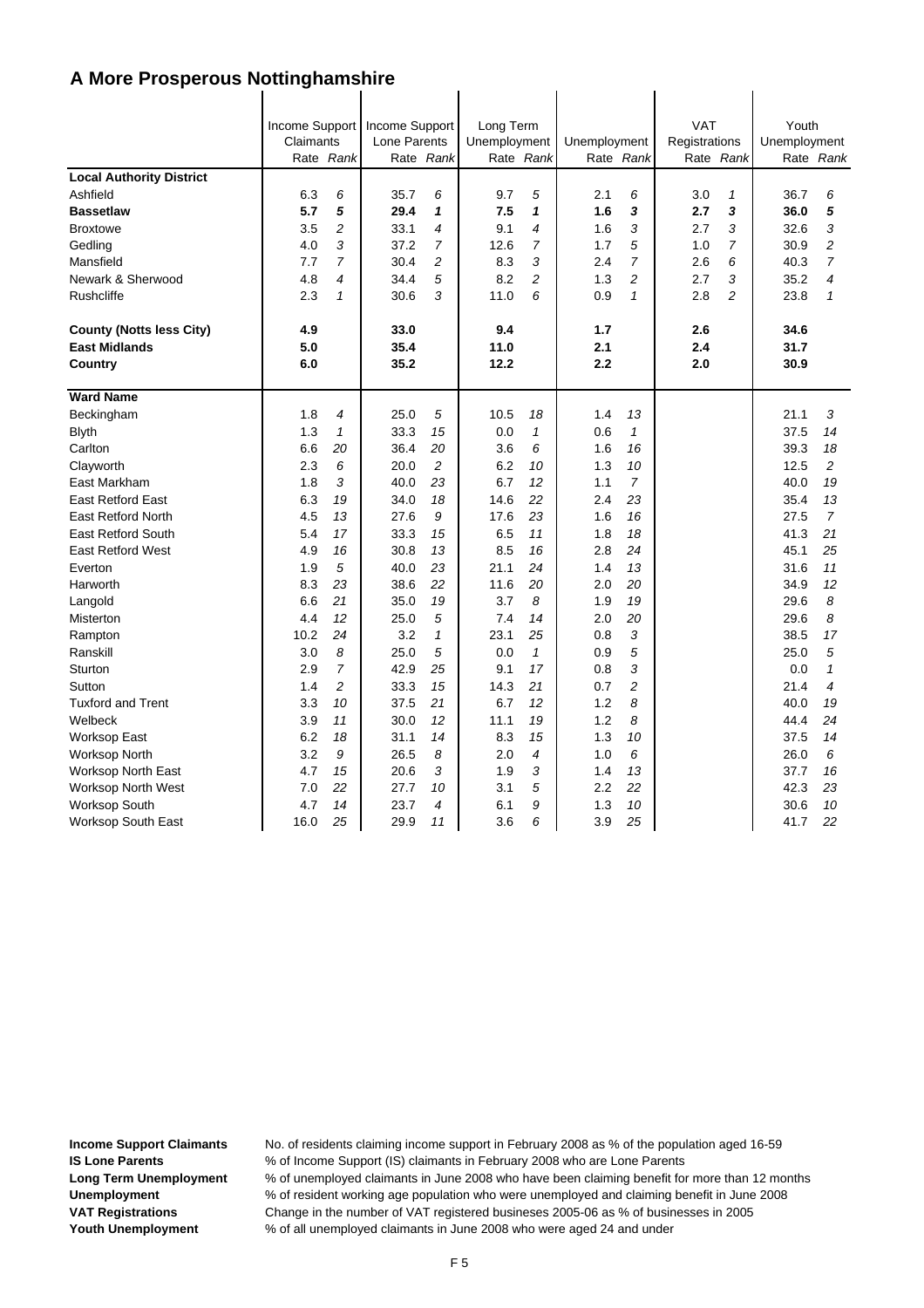|                                   | Access to<br>Employment | Rate Rank      | Access to free<br><b>ATM</b> | Rate Rank      | Earnings<br>£ | Rank         | Employment<br>Change | Rate Rank      | <b>House Building</b> | Rate Rank      | House Building<br>on Brownfield<br><b>Sites</b> | Rate Rank      |
|-----------------------------------|-------------------------|----------------|------------------------------|----------------|---------------|--------------|----------------------|----------------|-----------------------|----------------|-------------------------------------------------|----------------|
| <b>Local Authority District</b>   |                         |                |                              |                |               |              |                      |                |                       |                |                                                 |                |
| Ashfield                          | 88.2                    | $\mathbf{1}$   | 90.1                         | $\overline{c}$ | 19,458        | 7            | $-0.9$               | 3              | 1.3                   | $\mathbf{1}$   | 65.3                                            | 4              |
| <b>Bassetlaw</b>                  | 87.9                    | 4              | 72.6                         | $\overline{7}$ | 23,546        | 3            | 0.2                  | $\overline{c}$ | 0.7                   | 6              | 49.4                                            | $\overline{7}$ |
| <b>Broxtowe</b>                   | 87.9                    | 3              | 85.5                         | 4              | 23,146        | 4            | $-5.1$               | $\overline{7}$ | 0.8                   | 5              | 89.8                                            | $\mathbf{z}$   |
| Gedling                           | 83.8                    | $\overline{7}$ | 86.8                         | 3              | 24,760        | 2            | 3.3                  | 1              | 0.6                   | $\overline{7}$ | 93.0                                            | $\mathbf{1}$   |
| Mansfield                         | 87.0                    | 5              | 91.9                         | $\mathbf{1}$   | 21,245        | 5            | $-2.3$               | 4              | 1.2                   | $\overline{c}$ | 61.0                                            | 5              |
| Newark & Sherwood                 | 85.5                    | 6              | 72.9                         | 6              | 21,177        | 6            | $-2.7$               | 5              | 1.0                   | 4              | 60.0                                            | 6              |
| <b>Rushcliffe</b>                 | 88.0                    | $\overline{c}$ | 81.6                         | 5              | 28,681        | $\mathbf{1}$ | $-3.1$               | 6              | 1.0                   | 3              | 85.2                                            | 3              |
| <b>County (Notts less City)</b>   | 86.9                    |                | 83.0                         |                | 22,794        |              | $-1.5$               |                | 0.9                   |                | 68.2                                            |                |
| <b>East Midlands</b>              |                         |                |                              |                | 22,543        |              | $-0.2$               |                |                       |                |                                                 |                |
| Country                           |                         |                |                              |                | 24,002        |              | $-0.7$               |                |                       |                |                                                 |                |
| <b>Ward Name</b>                  |                         |                |                              |                |               |              |                      |                |                       |                |                                                 |                |
| Attenborough                      | 91.4                    | $\overline{7}$ | 94.2                         | 13             |               |              | $-11.2$              | 16             |                       |                |                                                 |                |
| Awsworth                          | 88.6                    | 11             | 100.0                        | $\mathbf{1}$   |               |              | 4.2                  | 6              |                       |                |                                                 |                |
| <b>Beeston Central</b>            | 93.2                    | $\mathbf{1}$   | 100.0                        | 1              |               |              | $-10.1$              | 15             |                       |                |                                                 |                |
| <b>Beeston North</b>              | 86.5                    | 16             | 100.0                        | $\mathbf{1}$   |               |              | $-28.3$              | 21             |                       |                |                                                 |                |
| <b>Beeston Rylands</b>            | 91.7                    | 4              | 88.1                         | 15             |               |              | $-5.2$               | 11             |                       |                |                                                 |                |
| <b>Beeston West</b>               | 91.5                    | 6              | 100.0                        | $\mathbf{1}$   |               |              | $-11.9$              | 17             |                       |                |                                                 |                |
| <b>Bramcote</b>                   | 83.2                    | 18             | 82.3                         | 17             |               |              | $-21.3$              | 20             |                       |                |                                                 |                |
| <b>Brinsley</b>                   | 69.5                    | 21             | 100.0                        | $\mathbf{1}$   |               |              | $-15.7$              | 19             |                       |                |                                                 |                |
| <b>Chilwell East</b>              | 89.9                    | 8              | 72.3                         | 18             |               |              | $-5.8$               | 13             |                       |                |                                                 |                |
| <b>Chilwell West</b>              | 83.0                    | 19             | 22.9                         | 20             |               |              | 0.3                  | 8              |                       |                |                                                 |                |
| <b>Cossall and Kimberley</b>      | 89.5                    | 9              | 97.3                         | 9              |               |              | $-2.6$               | 10             |                       |                |                                                 |                |
| Eastwood N & Greasley (B'vale)    | 87.6                    | 13             | 96.5                         | 11             |               |              | 12.4                 | 2              |                       |                |                                                 |                |
| Eastwood South                    | 93.2                    | $\overline{c}$ | 99.9                         | 8              |               |              | 2.0                  | $\overline{7}$ |                       |                |                                                 |                |
| Greasley (Giltbrook & N'thorpe)   | 91.5                    | 5              | 94.9                         | 12             |               |              | $-5.7$               | 12             |                       |                |                                                 |                |
| <b>Nuthall East and Strelley</b>  | 92.1                    | 3              | 92.7                         | 14             |               |              | $-7.0$               | 14             |                       |                |                                                 |                |
| Nuthall W & Greasley (Watnall)    | 89.1                    | 10             | 88.1                         | 16             |               |              | 9.8                  | 4              |                       |                |                                                 |                |
| Stapleford North                  | 85.2                    | 17             | 97.0                         | 10             |               |              | 5.3                  | 5              |                       |                |                                                 |                |
| Stapleford South East             | 87.4                    | 14             | 100.0                        | $\mathbf{1}$   |               |              | $-0.6$               | 9              |                       |                |                                                 |                |
| <b>Stapleford South West</b>      | 86.9                    | 15             | 100.0                        | $\mathbf{1}$   |               |              | 11.6                 | 3              |                       |                |                                                 |                |
| <b>Toton and Chilwell Meadows</b> | 81.8                    | 20             | 68.0                         | 19             |               |              | 14.5                 | $\mathbf{1}$   |                       |                |                                                 |                |
| Trowell                           | 87.9                    | 12             | 5.9                          | 21             |               |              | $-13.4$              | 18             |                       |                |                                                 |                |

**Access to Employment** % of working age people able to travel to a work location employing more than 500 by public transport, demand responsive transport and/or walking Access to free ATM % of domestic delivery points within 1 mile of a non-charging Cash Dispenser/ATM **Earnings** Median annual gross pay of residents working full time

**Employment Change** Change in the number of employees between 2005 and 2006 as % of employees in 2005 **House Building** % of housing stock built during the year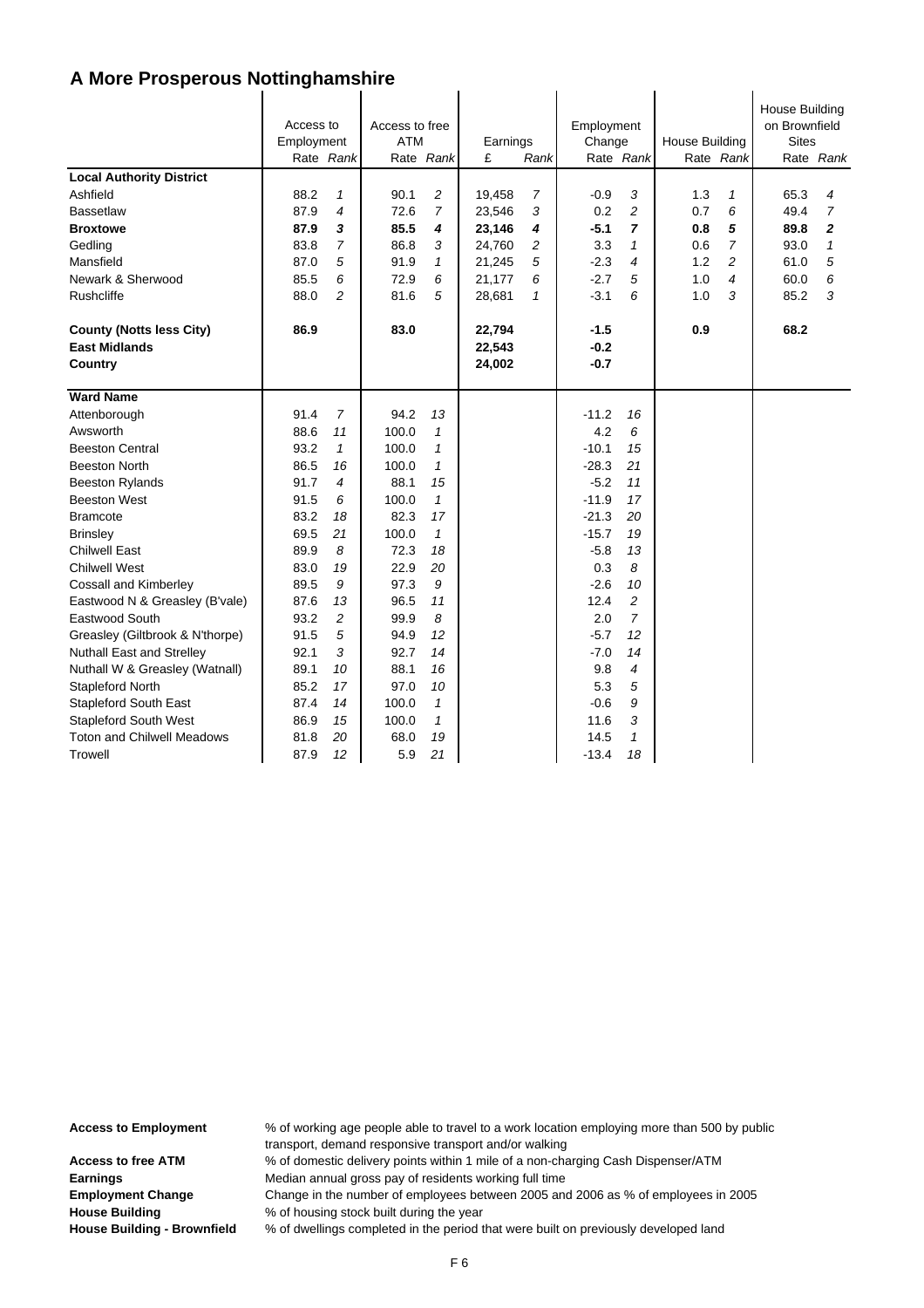|                                   | Income Support<br>Claimants |                | Income Support<br>Lone Parents |                | Long Term<br>Unemployment |                | Unemployment |                | <b>VAT</b><br>Registrations |                | Youth<br>Unemployment |                |
|-----------------------------------|-----------------------------|----------------|--------------------------------|----------------|---------------------------|----------------|--------------|----------------|-----------------------------|----------------|-----------------------|----------------|
|                                   |                             | Rate Rank      |                                | Rate Rank      |                           | Rate Rank      |              | Rate Rank      |                             | Rate Rank      |                       | Rate Rank      |
| <b>Local Authority District</b>   |                             |                |                                |                |                           |                |              |                |                             |                |                       |                |
| Ashfield                          | 6.3                         | 6              | 35.7                           | 6              | 9.7                       | 5              | 2.1          | 6              | 3.0                         | $\mathbf{1}$   | 36.7                  | 6              |
| <b>Bassetlaw</b>                  | 5.7                         | 5              | 29.4                           | $\mathbf{1}$   | 7.5                       | 1              | 1.6          | 3              | 2.7                         | 3              | 36.0                  | 5              |
| <b>Broxtowe</b>                   | 3.5                         | $\overline{a}$ | 33.1                           | 4              | 9.1                       | 4              | 1.6          | 3              | 2.7                         | 3              | 32.6                  | 3              |
| Gedling                           | 4.0                         | 3              | 37.2                           | $\overline{7}$ | 12.6                      | $\overline{7}$ | 1.7          | 5              | 1.0                         | $\overline{7}$ | 30.9                  | $\overline{c}$ |
| Mansfield                         | 7.7                         | $\overline{7}$ | 30.4                           | $\overline{c}$ | 8.3                       | 3              | 2.4          | $\overline{7}$ | 2.6                         | 6              | 40.3                  | $\overline{7}$ |
| Newark & Sherwood                 | 4.8                         | 4              | 34.4                           | 5              | 8.2                       | $\overline{c}$ | 1.3          | $\overline{a}$ | 2.7                         | 3              | 35.2                  | 4              |
| <b>Rushcliffe</b>                 | 2.3                         | $\mathbf{1}$   | 30.6                           | 3              | 11.0                      | 6              | 0.9          | $\mathbf{1}$   | 2.8                         | $\overline{c}$ | 23.8                  | $\mathbf{1}$   |
| <b>County (Notts less City)</b>   | 4.9                         |                | 33.0                           |                | 9.4                       |                | 1.7          |                | 2.6                         |                | 34.6                  |                |
| <b>East Midlands</b>              | 5.0                         |                | 35.4                           |                | 11.0                      |                | 2.1          |                | 2.4                         |                | 31.7                  |                |
| Country                           | 6.0                         |                | 35.2                           |                | 12.2                      |                | 2.2          |                | 2.0                         |                | 30.9                  |                |
| <b>Ward Name</b>                  |                             |                |                                |                |                           |                |              |                |                             |                |                       |                |
| Attenborough                      | 1.6                         | 6              | 25.0                           | 3              | 0.0                       | $\mathbf{1}$   | 0.7          | $\mathbf{1}$   |                             |                | 25.0                  | 8              |
| Awsworth                          | 2.7                         | 10             | 25.0                           | 3              | 3.8                       | 4              | 1.7          | 12             |                             |                | 42.3                  | 19             |
| <b>Beeston Central</b>            | 2.2                         | 8              | 29.4                           | 10             | 12.1                      | 17             | 1.9          | 14             |                             |                | 19.0                  | 3              |
| <b>Beeston North</b>              | 4.2                         | 16             | 31.4                           | 13             | 6.2                       | 8              | 1.7          | 12             |                             |                | 46.9                  | 21             |
| <b>Beeston Rylands</b>            | 3.6                         | 14             | 18.5                           | $\mathbf{1}$   | 17.0                      | 21             | 2.6          | 17             |                             |                | 22.3                  | 5              |
| <b>Beeston West</b>               | 2.7                         | 11             | 26.3                           | $\overline{7}$ | 13.7                      | 20             | 1.6          | 10             |                             |                | 23.5                  | 6              |
| <b>Bramcote</b>                   | 1.2                         | $\mathbf{1}$   | 30.0                           | 11             | 6.9                       | 11             | 0.7          | $\mathbf{1}$   |                             |                | 27.6                  | 10             |
| <b>Brinsley</b>                   | 3.3                         | 13             | 33.3                           | 15             | 13.6                      | 19             | 1.6          | 10             |                             |                | 18.2                  | $\overline{c}$ |
| <b>Chilwell East</b>              | 2.6                         | 9              | 28.6                           | 9              | 9.1                       | 14             | 1.2          | 8              |                             |                | 30.3                  | 11             |
| <b>Chilwell West</b>              | 6.3                         | 20             | 42.4                           | 21             | 5.6                       | 6              | 2.6          | 17             |                             |                | 38.7                  | 17             |
| <b>Cossall and Kimberley</b>      | 4.1                         | 15             | 30.6                           | 12             | 12.1                      | 17             | 1.5          | 9              |                             |                | 34.8                  | 13             |
| Eastwood N & Greasley (B'vale)    | 2.0                         | $\overline{7}$ | 25.0                           | 3              | 0.0                       | $\mathbf{1}$   | 1.1          | 5              |                             |                | 39.1                  | 18             |
| Eastwood South                    | 7.7                         | 21             | 31.7                           | 14             | 10.8                      | 16             | 2.9          | 21             |                             |                | 42.4                  | 20             |
| Greasley (Giltbrook & N'thorpe)   | 1.4                         | 4              | 20.0                           | $\overline{2}$ | 3.0                       | 3              | 0.9          | $\overline{4}$ |                             |                | 30.3                  | 11             |
| <b>Nuthall East and Strelley</b>  | 1.4                         | 5              | 37.5                           | 17             | 5.0                       | 5              | 0.7          | $\mathbf{1}$   |                             |                | 20.0                  | $\overline{4}$ |
| Nuthall W & Greasley (Watnall)    | 3.1                         | 12             | 27.8                           | 8              | 6.2                       | 8              | 1.9          | 14             |                             |                | 27.1                  | 9              |
| Stapleford North                  | 6.1                         | 19             | 41.2                           | 19             | 6.5                       | 10             | 2.7          | 20             |                             |                | 36.4                  | 14             |
| <b>Stapleford South East</b>      | 4.6                         | 18             | 33.3                           | 15             | 8.8                       | 13             | 1.9          | 14             |                             |                | 38.6                  | 16             |
| <b>Stapleford South West</b>      | 4.3                         | 17             | 40.0                           | 18             | 7.1                       | 12             | 2.6          | 17             |                             |                | 24.7                  | $\overline{7}$ |
| <b>Toton and Chilwell Meadows</b> | 1.3                         | $\overline{c}$ | 41.7                           | 20             | 10.4                      | 15             | 1.1          | 5              |                             |                | 37.5                  | 15             |
| Trowell                           | 1.4                         | 3              | 25.0                           | 3              | 5.6                       | 6              | 1.1          | 5              |                             |                | 16.7                  | $\mathbf{1}$   |

 $\mathbf{I}$ 

 $\mathbf{I}$ 

 $\mathbf{I}$ 

 $\mathbf{I}$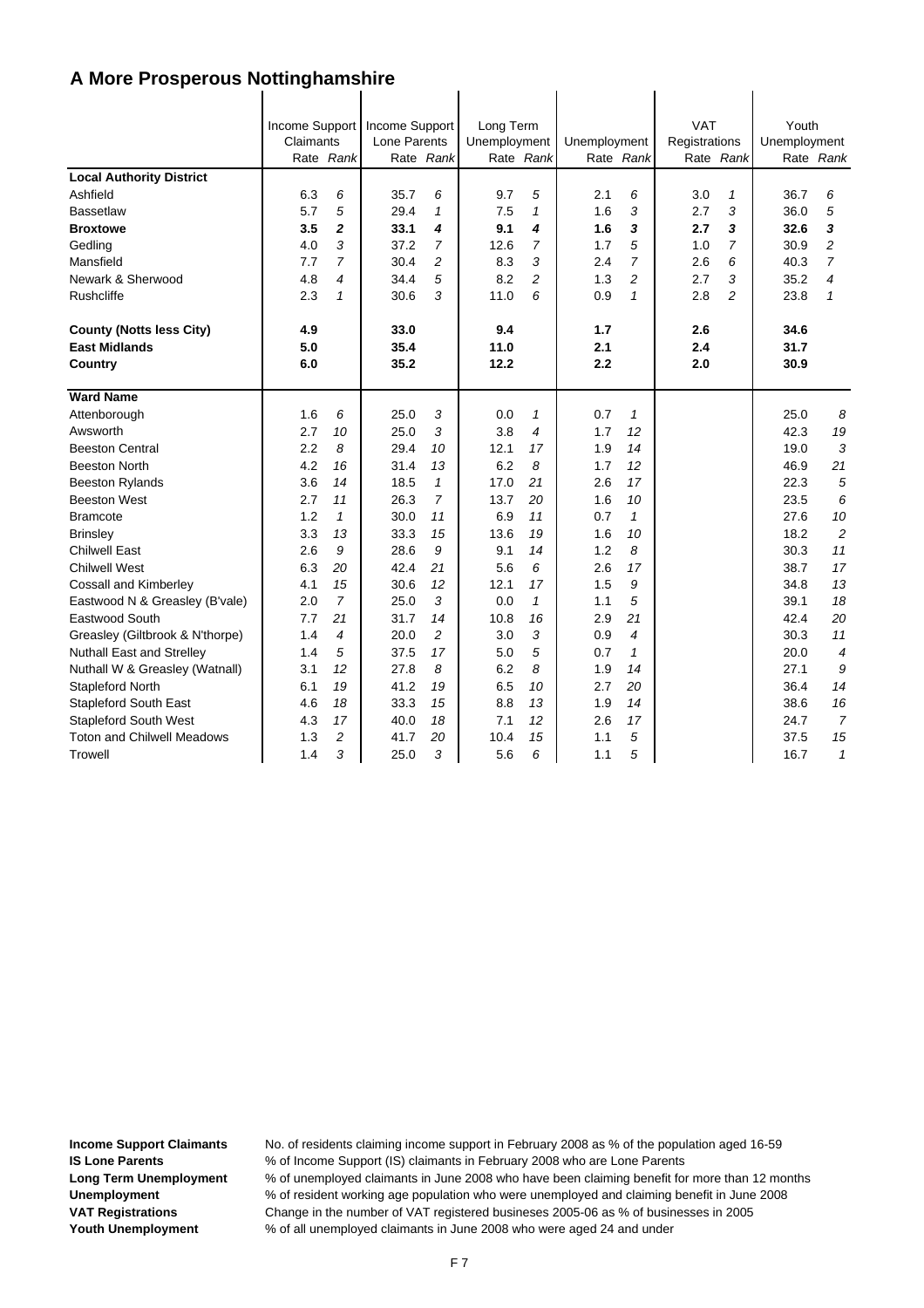| <b>Local Authority District</b>                                    | Access to<br>Employment | Rate Rank      | Access to free<br><b>ATM</b> | Rate Rank           | Earnings<br>£              | Rank         | Employment<br>Change       | Rate Rank      | <b>House Building</b> | Rate Rank      | House Building<br>on Brownfield<br><b>Sites</b> | Rate Rank      |
|--------------------------------------------------------------------|-------------------------|----------------|------------------------------|---------------------|----------------------------|--------------|----------------------------|----------------|-----------------------|----------------|-------------------------------------------------|----------------|
| Ashfield                                                           | 88.2                    | 1              | 90.1                         | 2                   | 19,458                     | 7            | $-0.9$                     | 3              | 1.3                   | 1              | 65.3                                            | 4              |
| <b>Bassetlaw</b>                                                   | 87.9                    | 4              | 72.6                         | $\overline{7}$      | 23,546                     | 3            | 0.2                        | $\overline{c}$ | 0.7                   | 6              | 49.4                                            | 7              |
| <b>Broxtowe</b>                                                    | 87.9                    | 3              | 85.5                         | 4                   | 23,146                     | 4            | $-5.1$                     | 7              | 0.8                   | 5              | 89.8                                            | $\overline{c}$ |
| Gedling                                                            | 83.8                    | $\overline{7}$ | 86.8                         | 3                   | 24,760                     | 2            | 3.3                        | 1              | 0.6                   | $\overline{ }$ | 93.0                                            | 1              |
| Mansfield                                                          | 87.0                    | 5              | 91.9                         | $\mathbf{1}$        | 21,245                     | 5            | $-2.3$                     | 4              | 1.2                   | $\overline{c}$ | 61.0                                            | 5              |
| Newark & Sherwood                                                  | 85.5                    | 6              | 72.9                         | 6                   | 21,177                     | 6            | $-2.7$                     | 5              | 1.0                   | 4              | 60.0                                            | 6              |
| <b>Rushcliffe</b>                                                  | 88.0                    | $\overline{c}$ | 81.6                         | 5                   | 28,681                     | $\mathbf{1}$ | $-3.1$                     | 6              | 1.0                   | 3              | 85.2                                            | 3              |
| <b>County (Notts less City)</b><br><b>East Midlands</b><br>Country | 86.9                    |                | 83.0                         |                     | 22,794<br>22,543<br>24,002 |              | $-1.5$<br>$-0.2$<br>$-0.7$ |                | 0.9                   |                | 68.2                                            |                |
| <b>Ward Name</b>                                                   |                         |                |                              |                     |                            |              |                            |                |                       |                |                                                 |                |
| <b>Bestwood Village</b>                                            | 92.1                    | 3              | 2.1                          | 20                  |                            |              | $-7.0$                     | 19             |                       |                |                                                 |                |
| Bonington                                                          | 85.0                    | 11             | 72.6                         | 17                  |                            |              | 19.1                       | 3              |                       |                |                                                 |                |
| Burton Joyce & Stoke Bardolph                                      | 67.9                    | 22             | 93.2                         | 15                  |                            |              | 7.7                        | 10             |                       |                |                                                 |                |
| Calverton                                                          | 75.6                    | 21             | 98.8                         | 13                  |                            |              | 10.6                       | 7              |                       |                |                                                 |                |
| Carlton                                                            | 81.2                    | 14             | 100.0                        | $\mathbf{1}$        |                            |              | 29.8                       | $\mathbf{1}$   |                       |                |                                                 |                |
| <b>Carlton Hill</b>                                                | 77.5                    | 20             | 100.0                        | $\mathbf{1}$        |                            |              | 11.6                       | 6              |                       |                |                                                 |                |
| Daybrook                                                           | 92.2                    | 2              | 100.0                        | $\mathbf{1}$        |                            |              | 4.3                        | 12             |                       |                |                                                 |                |
| Gedling                                                            | 80.8                    | 17             | 98.5                         | 14                  |                            |              | 8.6                        | 9              |                       |                |                                                 |                |
| Killisick                                                          | 85.4                    | 9              | 100.0                        | $\mathbf{1}$        |                            |              | 14.0                       | 5              |                       |                |                                                 |                |
| Kingswell                                                          | 92.4                    | $\mathbf{1}$   | 100.0                        | $\mathbf{1}$        |                            |              | 5.6                        | 11             |                       |                |                                                 |                |
| Lambley                                                            | 80.8                    | 16             | 48.1                         | 18                  |                            |              | 15.9                       | 4              |                       |                |                                                 |                |
| <b>Mapperley Plains</b>                                            | 85.3                    | 10             | 100.0                        | $\mathbf{1}$        |                            |              | 8.8                        | 8              |                       |                |                                                 |                |
| Netherfield and Colwick                                            | 89.4                    | 6              | 90.7                         | 16                  |                            |              | $-1.1$                     | 15             |                       |                |                                                 |                |
| Newstead                                                           | 90.8                    | 5              | 27.9                         | 19                  |                            |              | $-4.6$                     | 18             |                       |                |                                                 |                |
| Phoenix                                                            | 82.5                    | 12             | 100.0                        | $\mathbf{1}$        |                            |              | 21.4                       | 2              |                       |                |                                                 |                |
| Porchester                                                         | 86.5                    | 8              | 100.0                        | $\mathbf{1}$        |                            |              | $-1.2$                     | 16             |                       |                |                                                 |                |
| Ravenshead                                                         | 82.0                    | 13             | 0.0                          | 21                  |                            |              | 2.3                        | 14             |                       |                |                                                 |                |
| St. James                                                          | 77.8                    | 19             | 100.0                        | $\mathbf{1}$        |                            |              | 4.0                        | 13             |                       |                |                                                 |                |
| St. Mary's                                                         | 91.4                    | $\overline{4}$ | 99.2                         | 12                  |                            |              | $-13.5$                    | 21             |                       |                |                                                 |                |
| Valley                                                             | 80.4                    | 18             | 100.0                        | $\pmb{\mathcal{1}}$ |                            |              | $-9.6$                     | 20             |                       |                |                                                 |                |
| Woodborough                                                        | 81.0                    | 15             | 0.0                          | 21                  |                            |              | $-13.5$                    | 21             |                       |                |                                                 |                |
| Woodthorpe                                                         | 87.6                    | $\overline{7}$ | 100.0                        | $\mathbf{1}$        |                            |              | $-1.4$                     | 17             |                       |                |                                                 |                |

**Access to Employment** % of working age people able to travel to a work location employing more than 500 by public transport, demand responsive transport and/or walking Access to free ATM % of domestic delivery points within 1 mile of a non-charging Cash Dispenser/ATM **Earnings** Median annual gross pay of residents working full time **Employment Change** Change in the number of employees between 2005 and 2006 as % of employees in 2005 **House Building** % of housing stock built during the year **House Building - Brownfield** % of dwellings completed in the period that were built on previously developed land

F 8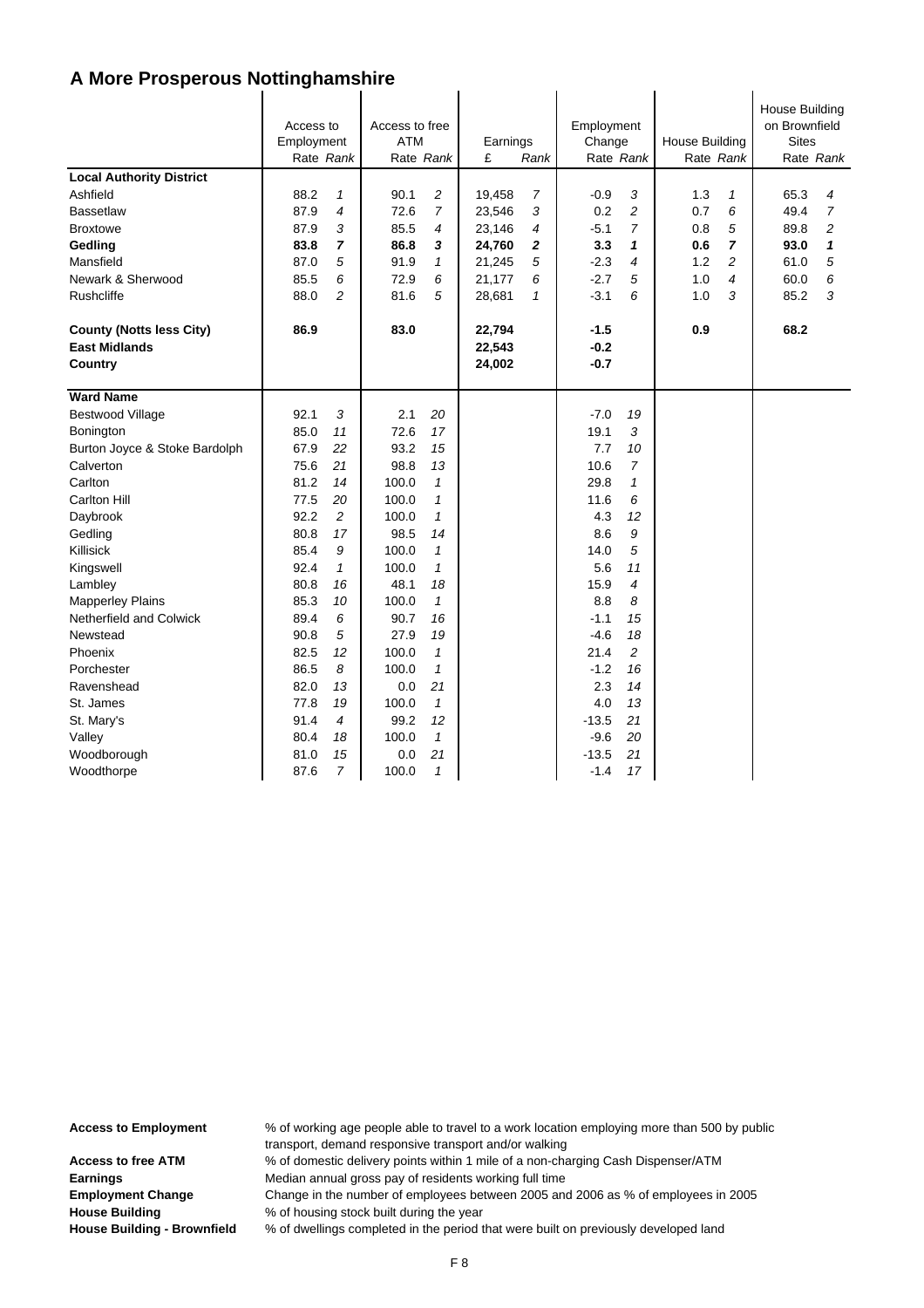|                                 |           |                | Income Support Income Support |                | Long Term    |                |              |                | <b>VAT</b>    |                | Youth        |                |
|---------------------------------|-----------|----------------|-------------------------------|----------------|--------------|----------------|--------------|----------------|---------------|----------------|--------------|----------------|
|                                 | Claimants |                | Lone Parents                  |                | Unemployment |                | Unemployment |                | Registrations |                | Unemployment |                |
|                                 | Rate Rank |                |                               | Rate Rank      |              | Rate Rank      | Rate Rank    |                | Rate Rank     |                |              | Rate Rank      |
| <b>Local Authority District</b> |           |                |                               |                |              |                |              |                |               |                |              |                |
| Ashfield                        | 6.3       | 6              | 35.7                          | 6              | 9.7          | 5              | 2.1          | 6              | 3.0           | 1              | 36.7         | 6              |
| <b>Bassetlaw</b>                | 5.7       | 5              | 29.4                          | $\mathbf{1}$   | 7.5          | $\mathbf{1}$   | 1.6          | 3              | 2.7           | 3              | 36.0         | 5              |
| <b>Broxtowe</b>                 | 3.5       | 2              | 33.1                          | 4              | 9.1          | 4              | 1.6          | 3              | 2.7           | 3              | 32.6         | 3              |
| Gedling                         | 4.0       | 3              | 37.2                          | 7              | 12.6         | 7              | 1.7          | 5              | 1.0           | 7              | 30.9         | $\overline{2}$ |
| Mansfield                       | 7.7       | 7              | 30.4                          | 2              | 8.3          | 3              | 2.4          | $\overline{7}$ | 2.6           | 6              | 40.3         | $\overline{7}$ |
| Newark & Sherwood               | 4.8       | 4              | 34.4                          | 5              | 8.2          | 2              | 1.3          | 2              | 2.7           | 3              | 35.2         | 4              |
| <b>Rushcliffe</b>               | 2.3       | $\mathbf{1}$   | 30.6                          | 3              | 11.0         | 6              | 0.9          | $\mathbf{1}$   | 2.8           | $\overline{c}$ | 23.8         | $\mathbf{1}$   |
| <b>County (Notts less City)</b> | 4.9       |                | 33.0                          |                | 9.4          |                | 1.7          |                | 2.6           |                | 34.6         |                |
| <b>East Midlands</b>            | 5.0       |                | 35.4                          |                | 11.0         |                | 2.1          |                | 2.4           |                | 31.7         |                |
| Country                         | 6.0       |                | 35.2                          |                | 12.2         |                | 2.2          |                | 2.0           |                | 30.9         |                |
| <b>Ward Name</b>                |           |                |                               |                |              |                |              |                |               |                |              |                |
| <b>Bestwood Village</b>         | 3.4       | 11             | 16.7                          | 2              | 9.1          | 8              | 1.1          | 5              |               |                | 45.5         | 22             |
| Bonington                       | 4.4       | 13             | 40.5                          | 16             | 12.4         | 12             | 2.6          | 19             |               |                | 39.8         | 20             |
| Burton Joyce & Stoke Bardolph   | 1.3       | 3              | 20.0                          | $\overline{4}$ | 0.0          | $\mathbf{1}$   | 0.7          | $\overline{c}$ |               |                | 20.0         | 3              |
| Calverton                       | 3.9       | 12             | 38.7                          | 14             | 8.8          | $\overline{7}$ | 1.4          | 8              |               |                | 22.8         | $\overline{4}$ |
| Carlton                         | 5.0       | 18             | 28.6                          | 8              | 17.7         | 19             | 1.8          | 14             |               |                | 27.8         | 10             |
| <b>Carlton Hill</b>             | 4.7       | 17             | 35.7                          | 12             | 11.8         | 10             | 2.1          | 17             |               |                | 26.9         | 9              |
| Daybrook                        | 6.7       | 19             | 42.5                          | 18             | 19.3         | 22             | 2.8          | 21             |               |                | 37.3         | 18             |
| Gedling                         | 3.0       | 9              | 36.4                          | 13             | 7.3          | 6              | 1.4          | 8              |               |                | 30.9         | 13             |
| Killisick                       | 11.1      | 22             | 45.5                          | 20             | 16.4         | 17             | 4.7          | 22             |               |                | 32.8         | 15             |
| Kingswell                       | 2.5       | 6              | 30.8                          | 9              | 18.2         | 21             | 1.9          | 15             |               |                | 23.6         | 6              |
| Lambley                         | 2.9       | 8              | 16.7                          | $\overline{c}$ | 15.4         | 15             | 1.1          | 5              |               |                | 23.1         | 5              |
| <b>Mapperley Plains</b>         | 2.2       | 5              | 38.9                          | 15             | 7.0          | 4              | 1.3          | $\overline{7}$ |               |                | 26.3         | $\overline{7}$ |
| Netherfield and Colwick         | 7.1       | 21             | 45.5                          | 20             | 7.1          | 5              | 2.4          | 18             |               |                | 36.3         | 16             |
| Newstead                        | 4.6       | 16             | 41.7                          | 17             | 16.7         | 18             | 1.4          | 8              |               |                | 27.8         | 10             |
| Phoenix                         | 4.4       | 14             | 33.3                          | 10             | 12.2         | 11             | 1.7          | 12             |               |                | 30.6         | 12             |
| Porchester                      | 2.6       | $\overline{7}$ | 22.7                          | 7              | 14.1         | 13             | 1.5          | 11             |               |                | 18.8         | $\overline{c}$ |
| Ravenshead                      | 0.9       | $\mathbf{1}$   | 20.0                          | 4              | 0.0          | $\mathbf{1}$   | 0.3          | $\mathbf{1}$   |               |                | 8.3          | $\mathbf{1}$   |
| St. James                       | 3.0       | 10             | 33.3                          | 10             | 14.3         | 14             | 1.0          | 4              |               |                | 32.1         | 14             |
| St. Mary's                      | 4.6       | 15             | 44.4                          | 19             | 18.1         | 20             | 2.0          | 16             |               |                | 26.5         | 8              |
| Valley                          | 7.0       | 20             | 45.7                          | 22             | 9.8          | 9              | 2.7          | 20             |               |                | 39.3         | 19             |
| Woodborough                     | 1.0       | $\overline{c}$ | 0.0                           | $\mathbf{1}$   | 15.8         | 16             | 1.7          | 12             |               |                | 36.8         | 17             |
| Woodthorpe                      | 1.3       | 4              | 20.0                          | 4              | 6.1          | 3              | 0.8          | 3              |               |                | 42.4         | 21             |

 $\mathbf{I}$ 

 $\overline{1}$ 

 $\mathbf{I}$ 

 $\overline{1}$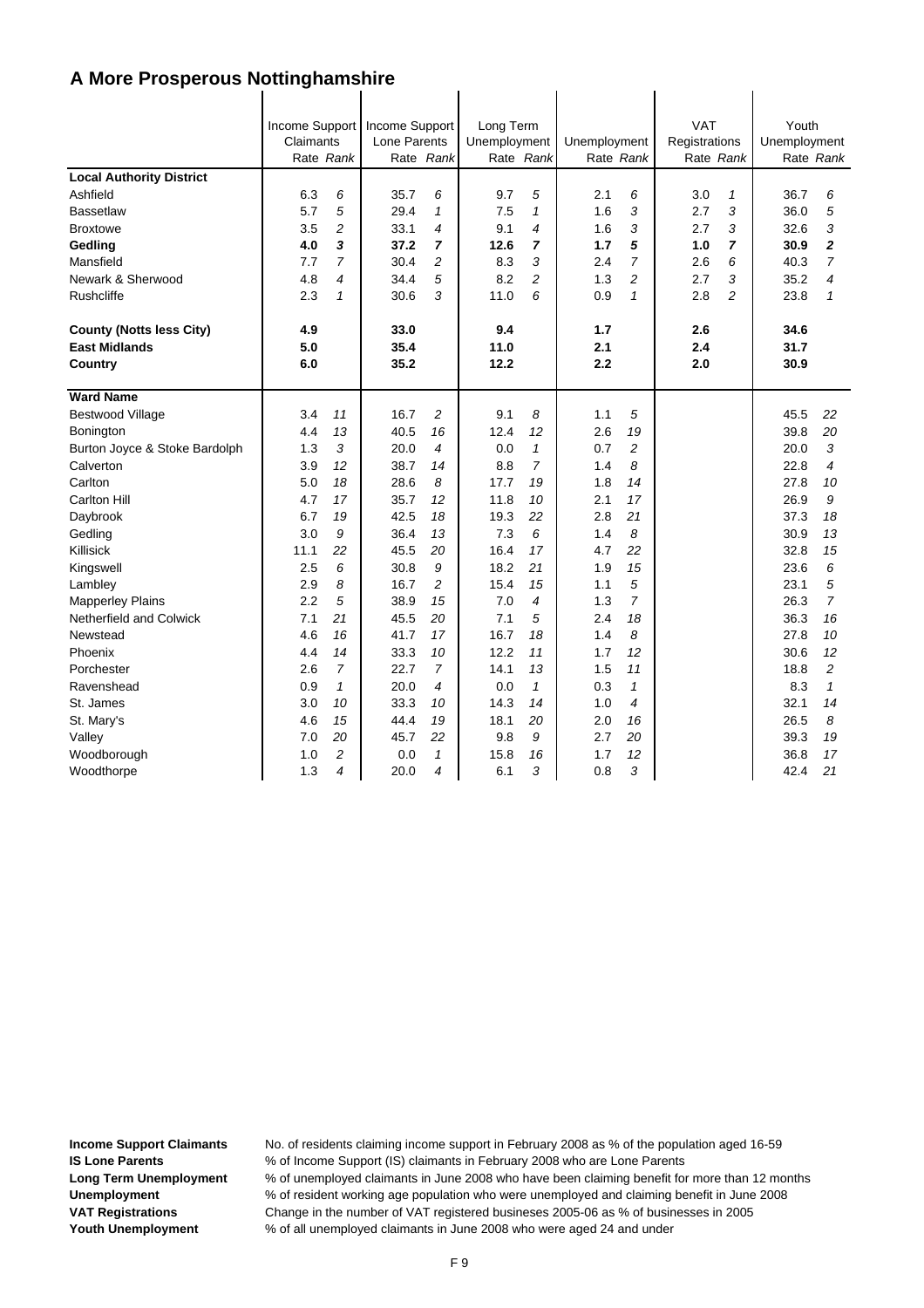| <b>Local Authority District</b>                                    | Access to<br>Employment<br>Rate Rank |                | Access to free<br><b>ATM</b><br>Rate Rank |                | Earnings<br>£              | Rank           | Employment<br>Change<br>Rate Rank |                | House Building | Rate Rank      | House Building<br>on Brownfield<br><b>Sites</b> | Rate Rank      |
|--------------------------------------------------------------------|--------------------------------------|----------------|-------------------------------------------|----------------|----------------------------|----------------|-----------------------------------|----------------|----------------|----------------|-------------------------------------------------|----------------|
| Ashfield                                                           | 88.2                                 | $\mathcal I$   | 90.1                                      | 2              | 19,458                     | 7              | $-0.9$                            | 3              | 1.3            | $\mathcal I$   | 65.3                                            | 4              |
| <b>Bassetlaw</b>                                                   | 87.9                                 | $\overline{4}$ | 72.6                                      | $\overline{7}$ | 23,546                     | 3              | 0.2                               | $\overline{c}$ | 0.7            | 6              | 49.4                                            | $\overline{7}$ |
| <b>Broxtowe</b>                                                    | 87.9                                 | 3              | 85.5                                      | 4              | 23,146                     | $\overline{4}$ | $-5.1$                            | $\overline{7}$ | 0.8            | 5              | 89.8                                            | 2              |
| Gedling                                                            | 83.8                                 | $\overline{7}$ | 86.8                                      | 3              | 24,760                     | 2              | 3.3                               | 1              | 0.6            | 7              | 93.0                                            | $\mathbf{1}$   |
| <b>Mansfield</b>                                                   | 87.0                                 | 5              | 91.9                                      | $\mathbf{1}$   | 21,245                     | 5              | $-2.3$                            | 4              | 1.2            | $\overline{2}$ | 61.0                                            | 5              |
| Newark & Sherwood                                                  | 85.5                                 | 6              | 72.9                                      | 6              | 21,177                     | 6              | $-2.7$                            | 5              | 1.0            | 4              | 60.0                                            | 6              |
| Rushcliffe                                                         | 88.0                                 | $\overline{c}$ | 81.6                                      | 5              | 28,681                     | $\mathbf{1}$   | $-3.1$                            | 6              | 1.0            | 3              | 85.2                                            | 3              |
| <b>County (Notts less City)</b><br><b>East Midlands</b><br>Country | 86.9                                 |                | 83.0                                      |                | 22,794<br>22,543<br>24,002 |                | $-1.5$<br>$-0.2$<br>$-0.7$        |                | 0.9            |                | 68.2                                            |                |
| <b>Ward Name</b>                                                   |                                      |                |                                           |                |                            |                |                                   |                |                |                |                                                 |                |
| <b>Berry Hill</b>                                                  | 89.4                                 | 8              | 100.0                                     | 10             |                            |                | 6.6                               | $\overline{4}$ |                |                |                                                 |                |
| <b>Birklands</b>                                                   | 82.7                                 | 16             | 98.7                                      | 13             |                            |                | 33.5                              | 1              |                |                |                                                 |                |
| <b>Broomhill</b>                                                   | 87.7                                 | 11             | 100.0                                     | $\mathbf{1}$   |                            |                | $-18.4$                           | 18             |                |                |                                                 |                |
| Cumberlands                                                        | 80.7                                 | 17             | 100.0                                     | $\mathbf{1}$   |                            |                | $-9.9$                            | 16             |                |                |                                                 |                |
| Eakring                                                            | 86.5                                 | 12             | 100.0                                     | $\mathbf{1}$   |                            |                | $-0.9$                            | 11             |                |                |                                                 |                |
| <b>Forest Town East</b>                                            | 84.6                                 | 14             | 66.3                                      | 18             |                            |                | $-3.2$                            | 12             |                |                |                                                 |                |
| <b>Forest Town West</b>                                            | 90.5                                 | 5              | 100.0                                     | $\mathbf{1}$   |                            |                | 1.3                               | 8              |                |                |                                                 |                |
| Grange Farm                                                        | 89.7                                 | $\overline{7}$ | 100.0                                     | $\mathbf{1}$   |                            |                | $-19.4$                           | 19             |                |                |                                                 |                |
| Ladybrook                                                          | 90.0                                 | 6              | 100.0                                     | $\mathbf{1}$   |                            |                | 7.7                               | 3              |                |                |                                                 |                |
| Leeming                                                            | 84.4                                 | 15             | 67.5                                      | 17             |                            |                | 2.3                               | 6              |                |                |                                                 |                |
| Lindhurst                                                          | 93.2                                 | 2              | 49.5                                      | 19             |                            |                | 10.0                              | 2              |                |                |                                                 |                |
| Meden                                                              | 76.3                                 | 19             | 90.1                                      | 14             |                            |                | $-12.3$                           | 17             |                |                |                                                 |                |
| Oak Tree                                                           | 88.7                                 | 10             | 99.9                                      | 11             |                            |                | 4.1                               | 5              |                |                |                                                 |                |
| Pleasley Hill                                                      | 77.9                                 | 18             | 76.0                                      | 16             |                            |                | 0.1                               | 9              |                |                |                                                 |                |
| Portland                                                           | 93.0                                 | 3              | 99.9                                      | 12             |                            |                | $-6.7$                            | 15             |                |                |                                                 |                |
| Priory                                                             | 92.3                                 | 4              | 100.0                                     | $\mathcal I$   |                            |                | $-4.8$                            | 13             |                |                |                                                 |                |
| Ravensdale                                                         | 93.6                                 | $\mathcal I$   | 100.0                                     | $\mathbf{1}$   |                            |                | 2.1                               | $\overline{7}$ |                |                |                                                 |                |
| Robin Hood                                                         | 85.6                                 | 13             | 88.5                                      | 15             |                            |                | 0.1                               | 9              |                |                |                                                 |                |
| Sherwood                                                           | 89.1                                 | 9              | 100.0                                     | $\mathbf{1}$   |                            |                | $-5.6$                            | 14             |                |                |                                                 |                |

**Access to Employment** % of working age people able to travel to a work location employing more than 500 by public transport, demand responsive transport and/or walking Access to free ATM % of domestic delivery points within 1 mile of a non-charging Cash Dispenser/ATM **Earnings** Median annual gross pay of residents working full time

**Employment Change** Change in the number of employees between 2005 and 2006 as % of employees in 2005 **House Building** % of housing stock built during the year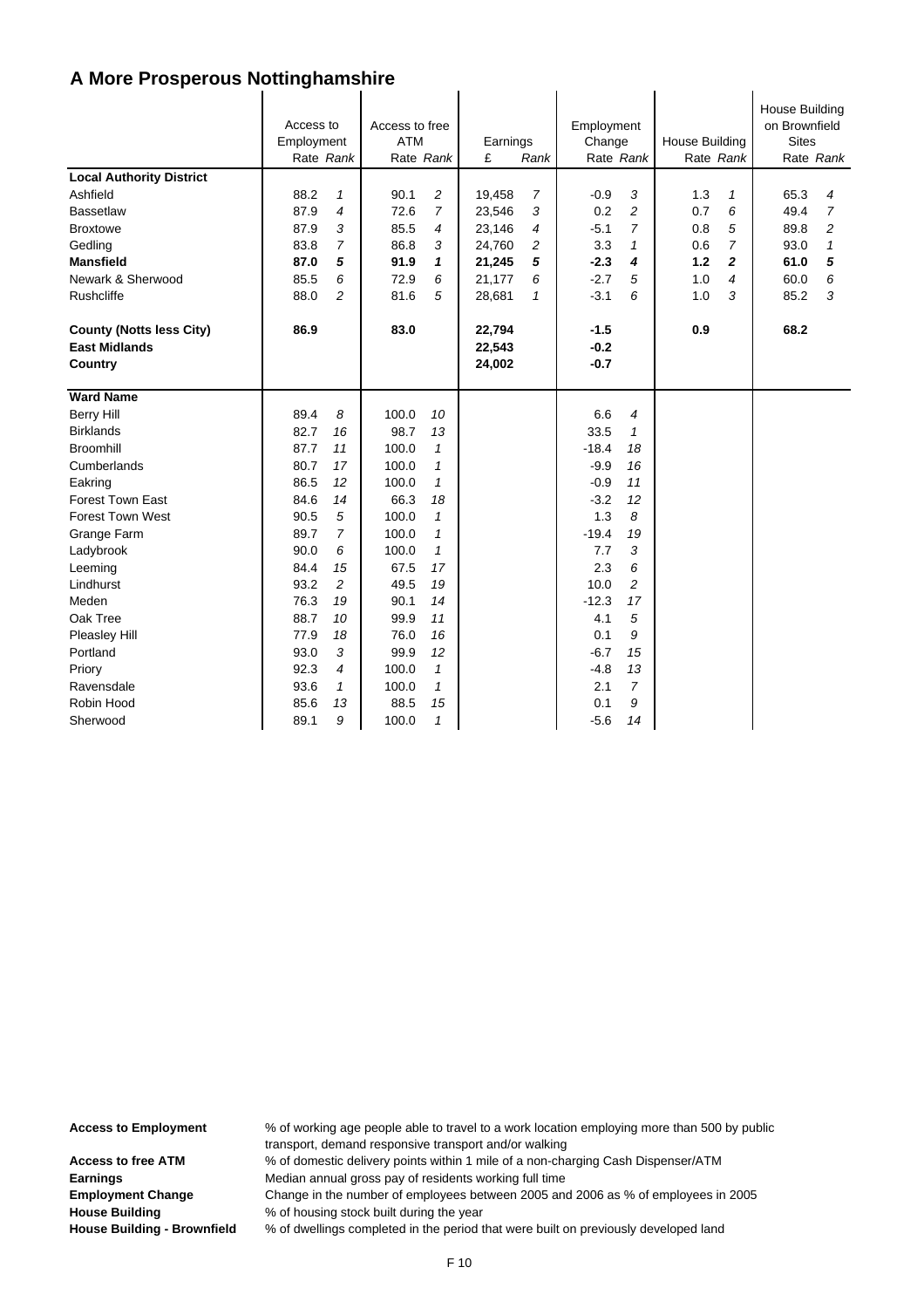| <b>Local Authority District</b><br>Ashfield<br><b>Bassetlaw</b><br><b>Broxtowe</b><br>Gedling<br><b>Mansfield</b><br>Newark & Sherwood<br>Rushcliffe | Claimants<br>Rate Rank<br>6.3<br>5.7<br>3.5<br>4.0<br>7.7<br>4.8<br>2.3 | 6<br>5<br>$\overline{c}$<br>3<br>$\overline{7}$<br>$\overline{4}$<br>$\mathbf{1}$ | Income Support Income Support<br>Lone Parents<br>35.7<br>29.4<br>33.1<br>37.2<br>30.4<br>34.4<br>30.6 | Rate Rank<br>6<br>$\mathbf{1}$<br>4<br>7<br>$\overline{2}$<br>5<br>3 | Long Term<br>Unemployment<br>9.7<br>7.5<br>9.1<br>12.6<br>8.3<br>8.2<br>11.0 | Rate Rank<br>5<br>$\mathbf{1}$<br>$\overline{4}$<br>7<br>3<br>$\overline{c}$<br>6 | Unemployment<br>2.1<br>1.6<br>1.6<br>1.7<br>2.4<br>1.3<br>0.9 | Rate Rank<br>6<br>3<br>3<br>5<br>7<br>$\overline{c}$<br>$\mathbf{1}$ | <b>VAT</b><br>Registrations<br>Rate Rank<br>3.0<br>2.7<br>2.7<br>1.0<br>2.6<br>2.7<br>2.8 | $\mathbf{1}$<br>3<br>3<br>$\overline{7}$<br>6<br>3<br>$\overline{c}$ | Youth<br>Unemployment<br>36.7<br>36.0<br>32.6<br>30.9<br>40.3<br>35.2<br>23.8 | Rate Rank<br>6<br>5<br>3<br>$\overline{c}$<br>$\overline{7}$<br>4<br>$\mathbf{1}$ |
|------------------------------------------------------------------------------------------------------------------------------------------------------|-------------------------------------------------------------------------|-----------------------------------------------------------------------------------|-------------------------------------------------------------------------------------------------------|----------------------------------------------------------------------|------------------------------------------------------------------------------|-----------------------------------------------------------------------------------|---------------------------------------------------------------|----------------------------------------------------------------------|-------------------------------------------------------------------------------------------|----------------------------------------------------------------------|-------------------------------------------------------------------------------|-----------------------------------------------------------------------------------|
| <b>County (Notts less City)</b>                                                                                                                      | 4.9                                                                     |                                                                                   | 33.0                                                                                                  |                                                                      | 9.4                                                                          |                                                                                   | 1.7                                                           |                                                                      | 2.6                                                                                       |                                                                      | 34.6                                                                          |                                                                                   |
| <b>East Midlands</b>                                                                                                                                 | 5.0                                                                     |                                                                                   | 35.4                                                                                                  |                                                                      | 11.0                                                                         |                                                                                   | 2.1                                                           |                                                                      | 2.4                                                                                       |                                                                      | 31.7                                                                          |                                                                                   |
| Country                                                                                                                                              | 6.0                                                                     |                                                                                   | 35.2                                                                                                  |                                                                      | 12.2                                                                         |                                                                                   | 2.2                                                           |                                                                      | 2.0                                                                                       |                                                                      | 30.9                                                                          |                                                                                   |
| <b>Ward Name</b>                                                                                                                                     |                                                                         |                                                                                   |                                                                                                       |                                                                      |                                                                              |                                                                                   |                                                               |                                                                      |                                                                                           |                                                                      |                                                                               |                                                                                   |
| <b>Berry Hill</b>                                                                                                                                    | 1.6                                                                     | $\mathbf{1}$                                                                      | 23.1                                                                                                  | 2                                                                    | 9.1                                                                          | 11                                                                                | 0.9                                                           | $\mathbf{1}$                                                         |                                                                                           |                                                                      | 27.3                                                                          | 1                                                                                 |
| <b>Birklands</b>                                                                                                                                     | 8.3                                                                     | 10                                                                                | 35.3                                                                                                  | 16                                                                   | 13.6                                                                         | 17                                                                                | 2.9                                                           | 12                                                                   |                                                                                           |                                                                      | 37.9                                                                          | 8                                                                                 |
| <b>Broomhill</b>                                                                                                                                     | 7.8                                                                     | 9                                                                                 | 35.1                                                                                                  | 14                                                                   | 5.3                                                                          | 6                                                                                 | 2.3                                                           | 8                                                                    |                                                                                           |                                                                      | 28.1                                                                          | 2                                                                                 |
| Cumberlands                                                                                                                                          | 10.2                                                                    | 14                                                                                | 32.7                                                                                                  | 12                                                                   | 19.6                                                                         | 19                                                                                | 1.9                                                           | 6                                                                    |                                                                                           |                                                                      | 32.6                                                                          | 5                                                                                 |
| Eakring                                                                                                                                              | 7.0                                                                     | 6                                                                                 | 32.1                                                                                                  | 11                                                                   | 5.1                                                                          | 5                                                                                 | 2.5                                                           | 10                                                                   |                                                                                           |                                                                      | 36.7                                                                          | 7                                                                                 |
| <b>Forest Town East</b>                                                                                                                              | 6.7                                                                     | 5                                                                                 | 35.1                                                                                                  | 14                                                                   | 4.8                                                                          | $\overline{4}$                                                                    | 1.5                                                           | 4                                                                    |                                                                                           |                                                                      | 47.6                                                                          | 19                                                                                |
| <b>Forest Town West</b>                                                                                                                              | 2.5                                                                     | $\overline{c}$                                                                    | 23.8                                                                                                  | 3                                                                    | 2.5                                                                          | 3                                                                                 | 1.0                                                           | 2                                                                    |                                                                                           |                                                                      | 35.0                                                                          | 6                                                                                 |
| Grange Farm                                                                                                                                          | 4.3                                                                     | $\overline{4}$                                                                    | 20.8                                                                                                  | $\mathbf{1}$                                                         | 11.8                                                                         | 15                                                                                | 1.2                                                           | 3                                                                    |                                                                                           |                                                                      | 32.4                                                                          | 4                                                                                 |
| Ladybrook                                                                                                                                            | 10.4                                                                    | 15                                                                                | 27.3                                                                                                  | $\overline{7}$                                                       | 15.1                                                                         | 18                                                                                | 3.4                                                           | 17                                                                   |                                                                                           |                                                                      | 40.7                                                                          | 10                                                                                |
| Leeming                                                                                                                                              | 3.5                                                                     | 3                                                                                 | 35.7                                                                                                  | 17                                                                   | 6.9                                                                          | 10                                                                                | 1.8                                                           | 5                                                                    |                                                                                           |                                                                      | 44.4                                                                          | 14                                                                                |
| Lindhurst                                                                                                                                            | 10.5                                                                    | 16                                                                                | 24.0                                                                                                  | 4                                                                    | 5.3                                                                          | 6                                                                                 | 3.0                                                           | 15                                                                   |                                                                                           |                                                                      | 42.1                                                                          | 12                                                                                |
| Meden                                                                                                                                                | 7.4                                                                     | 8                                                                                 | 35.8                                                                                                  | 18                                                                   | 11.2                                                                         | 14                                                                                | 2.2                                                           | $\overline{7}$                                                       |                                                                                           |                                                                      | 45.0                                                                          | 16                                                                                |
| Oak Tree                                                                                                                                             | 11.2                                                                    | 17                                                                                | 24.1                                                                                                  | 5                                                                    | 6.1                                                                          | 9                                                                                 | 2.9                                                           | 12                                                                   |                                                                                           |                                                                      | 45.6                                                                          | 17                                                                                |
| Pleasley Hill                                                                                                                                        | 11.8                                                                    | 18                                                                                | 34.5                                                                                                  | 13                                                                   | 5.7                                                                          | 8                                                                                 | 3.0                                                           | 15                                                                   |                                                                                           |                                                                      | 40.0                                                                          | 9                                                                                 |
| Portland                                                                                                                                             | 9.4                                                                     | 13                                                                                | 36.5                                                                                                  | 19                                                                   | 0.9                                                                          | $\mathbf{1}$                                                                      | 4.3                                                           | 18                                                                   |                                                                                           |                                                                      | 46.1                                                                          | 18                                                                                |
| Priory                                                                                                                                               | 7.4                                                                     | $\overline{7}$                                                                    | 29.3                                                                                                  | 9                                                                    | 9.2                                                                          | 12                                                                                | 2.4                                                           | 9                                                                    |                                                                                           |                                                                      | 44.6                                                                          | 15                                                                                |
| Ravensdale                                                                                                                                           | 17.7                                                                    | 19                                                                                | 29.5                                                                                                  | 10                                                                   | 10.4                                                                         | 13                                                                                | 6.0                                                           | 19                                                                   |                                                                                           |                                                                      | 41.0                                                                          | 11                                                                                |
| Robin Hood                                                                                                                                           | 8.5                                                                     | 11                                                                                | 27.0                                                                                                  | 6                                                                    | 12.3                                                                         | 16                                                                                | 2.6                                                           | 11                                                                   |                                                                                           |                                                                      | 43.4                                                                          | 13                                                                                |
| Sherwood                                                                                                                                             | 8.5                                                                     | 12                                                                                | 28.9                                                                                                  | 8                                                                    | 1.6                                                                          | 2                                                                                 | 2.9                                                           | 12                                                                   |                                                                                           |                                                                      | 31.1                                                                          | 3                                                                                 |

 $\mathbf{I}$ 

 $\overline{1}$ 

 $\mathbf{I}$ 

 $\overline{1}$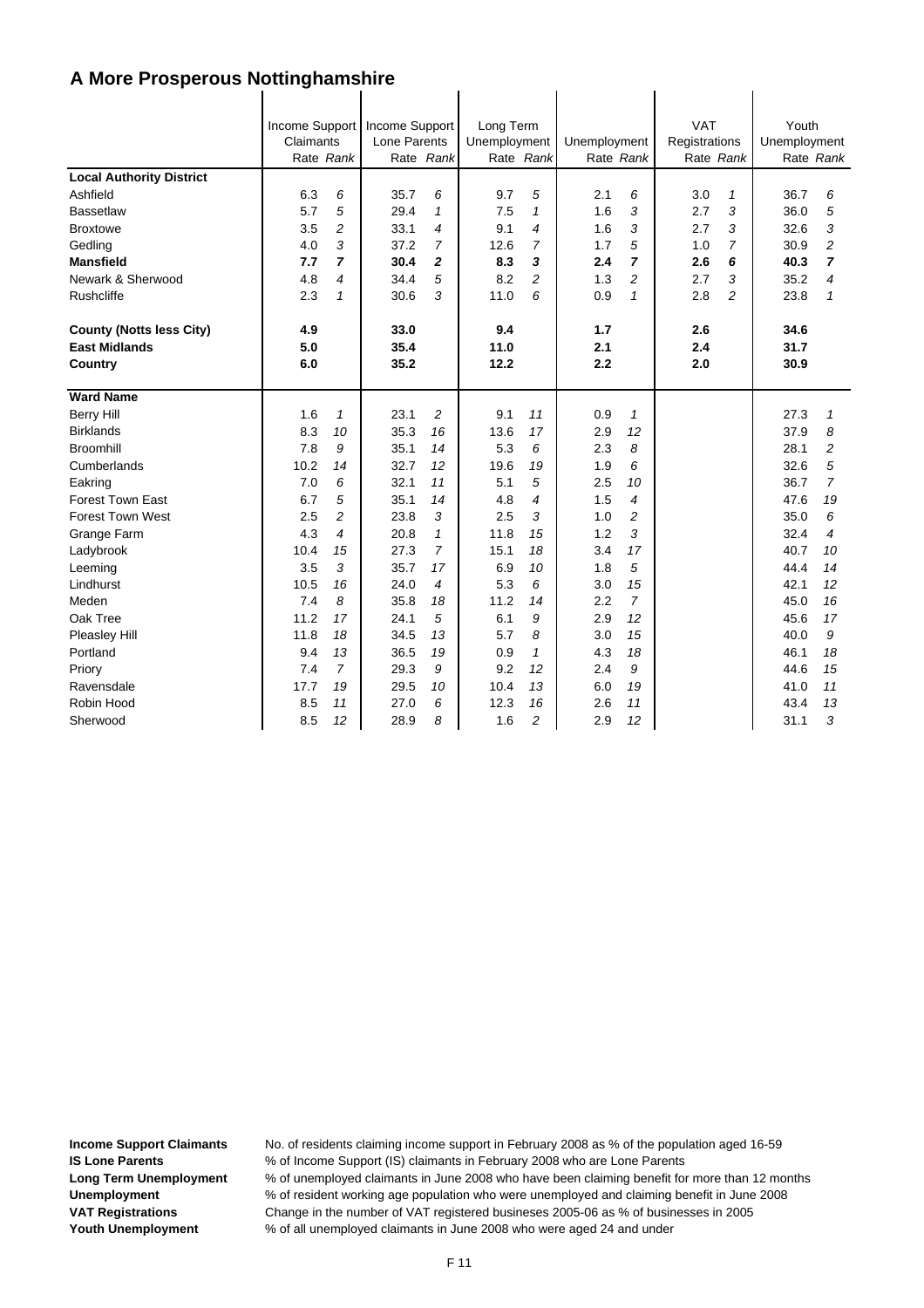| <b>Local Authority District</b>                                    | Access to<br>Employment<br>Rate Rank |                | Access to free<br><b>ATM</b> | Rate Rank      | Earnings<br>£              | Rank           | Employment<br>Change       | Rate Rank      | <b>House Building</b> | Rate Rank      | <b>House Building</b><br>on Brownfield<br><b>Sites</b> | Rate Rank      |
|--------------------------------------------------------------------|--------------------------------------|----------------|------------------------------|----------------|----------------------------|----------------|----------------------------|----------------|-----------------------|----------------|--------------------------------------------------------|----------------|
| Ashfield                                                           | 88.2                                 | $\mathbf{1}$   | 90.1                         | 2              | 19,458                     | 7              | $-0.9$                     | 3              | 1.3                   | 1              | 65.3                                                   | 4              |
| <b>Bassetlaw</b>                                                   | 87.9                                 | $\overline{4}$ | 72.6                         | 7              | 23,546                     | 3              | 0.2                        | $\overline{c}$ | 0.7                   | 6              | 49.4                                                   | $\overline{7}$ |
| <b>Broxtowe</b>                                                    | 87.9                                 | 3              | 85.5                         | 4              | 23,146                     | 4              | $-5.1$                     | $\overline{7}$ | 0.8                   | 5              | 89.8                                                   | 2              |
| Gedling                                                            | 83.8                                 | $\overline{7}$ | 86.8                         | 3              | 24,760                     | $\overline{c}$ | 3.3                        | $\mathbf{1}$   | 0.6                   | $\overline{7}$ | 93.0                                                   | $\mathbf{1}$   |
| Mansfield                                                          | 87.0                                 | 5              | 91.9                         | $\mathcal I$   | 21,245                     | 5              | $-2.3$                     | 4              | 1.2                   | $\overline{c}$ | 61.0                                                   | 5              |
| <b>Newark &amp; Sherwood</b>                                       | 85.5                                 | 6              | 72.9                         | 6              | 21,177                     | 6              | $-2.7$                     | 5              | 1.0                   | 4              | 60.0                                                   | 6              |
| <b>Rushcliffe</b>                                                  | 88.0                                 | $\overline{2}$ | 81.6                         | 5              | 28,681                     | $\mathbf{1}$   | $-3.1$                     | 6              | 1.0                   | 3              | 85.2                                                   | 3              |
| <b>County (Notts less City)</b><br><b>East Midlands</b><br>Country | 86.9                                 |                | 83.0                         |                | 22,794<br>22,543<br>24,002 |                | $-1.5$<br>$-0.2$<br>$-0.7$ |                | 0.9                   |                | 68.2                                                   |                |
|                                                                    |                                      |                |                              |                |                            |                |                            |                |                       |                |                                                        |                |
| <b>Ward Name</b>                                                   |                                      |                |                              |                |                            |                |                            |                |                       |                |                                                        |                |
| <b>Balderton North</b>                                             | 84.5                                 | 17             | 98.8                         | 4              |                            |                | 19.5                       | $\mathbf{1}$   |                       |                |                                                        |                |
| <b>Balderton West</b>                                              | 90.1                                 | 8              | 99.5                         | 2              |                            |                | 0.9                        | 10             |                       |                |                                                        |                |
| Beacon                                                             | 87.5                                 | 10             | 75.0                         | 15             |                            |                | 0.4                        | 11             |                       |                |                                                        |                |
| <b>Bilsthorpe</b>                                                  | 79.8                                 | 21             | 89.1                         | 13             |                            |                | 0.0                        | 13             |                       |                |                                                        |                |
| <b>Blidworth</b>                                                   | 93.4                                 | 3              | 98.4                         | 5              |                            |                | $-6.3$                     | 20             |                       |                |                                                        |                |
| Boughton                                                           | 91.0                                 | 6              | 63.9                         | 17             |                            |                | $-8.7$                     | 23             |                       |                |                                                        |                |
| <b>Bridge</b>                                                      | 92.6                                 | 4              | 97.2                         | 6              |                            |                | 7.2                        | 4              |                       |                |                                                        |                |
| Castle                                                             | 90.2                                 | 7              | 85.3                         | 14             |                            |                | $-5.0$                     | 17             |                       |                |                                                        |                |
| Caunton                                                            | 84.7                                 | 14             | 0.0                          | 24             |                            |                | $-6.5$                     | 21             |                       |                |                                                        |                |
| Clipstone                                                          | 87.4                                 | 12             | 93.1                         | 12             |                            |                | 2.5                        | 8              |                       |                |                                                        |                |
| Collingham and Meering                                             | 75.2                                 | 25             | 63.9                         | 16             |                            |                | $-9.3$                     | 24             |                       |                |                                                        |                |
| Devon                                                              | 83.4                                 | 18             | 31.9                         | 20             |                            |                | $-5.9$                     | 19             |                       |                |                                                        |                |
| Edwinstowe                                                         | 92.0                                 | 5              | 99.4                         | 3              |                            |                | $-7.8$                     | 22             |                       |                |                                                        |                |
| Farndon                                                            | 76.0                                 | 23             | 26.2                         | 21             |                            |                | $-2.1$                     | 16             |                       |                |                                                        |                |
| Farnsfield                                                         | 79.7                                 | 22             | 55.6                         | 19             |                            |                | $-21.8$                    | 25             |                       |                |                                                        |                |
| Lowdham                                                            | 84.5                                 | 16             | 56.0                         | 18             |                            |                | $-1.1$                     | 15             |                       |                |                                                        |                |
| Magnus                                                             | 94.0                                 | 2              | 100.0                        | $\mathbf{1}$   |                            |                | 3.8                        | 7              |                       |                |                                                        |                |
| Muskham                                                            | 83.2                                 | 19             | 0.5                          | 23             |                            |                | 5.0                        | 6              |                       |                |                                                        |                |
| Ollerton                                                           | 85.2                                 | 13             | 94.7                         | 10             |                            |                | 12.5                       | 3              |                       |                |                                                        |                |
| Rainworth                                                          | 80.7                                 | 20             | 93.3                         | 11             |                            |                | 16.1                       | $\overline{c}$ |                       |                |                                                        |                |
| Southwell East                                                     | 87.7                                 | 9              | 96.6                         | $\overline{7}$ |                            |                | $-5.0$                     | 17             |                       |                |                                                        |                |
| Southwell North                                                    | 84.6                                 | 15             | 95.4                         | 9              |                            |                | 6.6                        | 5              |                       |                |                                                        |                |
| Southwell West                                                     | 94.2                                 | $\mathbf{1}$   | 96.1                         | 8              |                            |                | 1.6                        | 9              |                       |                |                                                        |                |
| Sutton-on-Trent                                                    | 87.4                                 | 11             | 0.0                          | 24             |                            |                | 0.2                        | 12             |                       |                |                                                        |                |
| Trent                                                              | 68.1                                 | 26             | 0.0                          | 24             |                            |                | $-1.0$                     | 14             |                       |                |                                                        |                |
| Winthorpe                                                          | 75.8                                 | 24             | 20.1                         | 22             |                            |                | $-51.4$                    | 26             |                       |                |                                                        |                |

**Access to Employment** % of working age people able to travel to a work location employing more than 500 by public transport, demand responsive transport and/or walking

Access to free ATM % of domestic delivery points within 1 mile of a non-charging Cash Dispenser/ATM **Earnings** Median annual gross pay of residents working full time

**Employment Change** Change in the number of employees between 2005 and 2006 as % of employees in 2005 **House Building** % of housing stock built during the year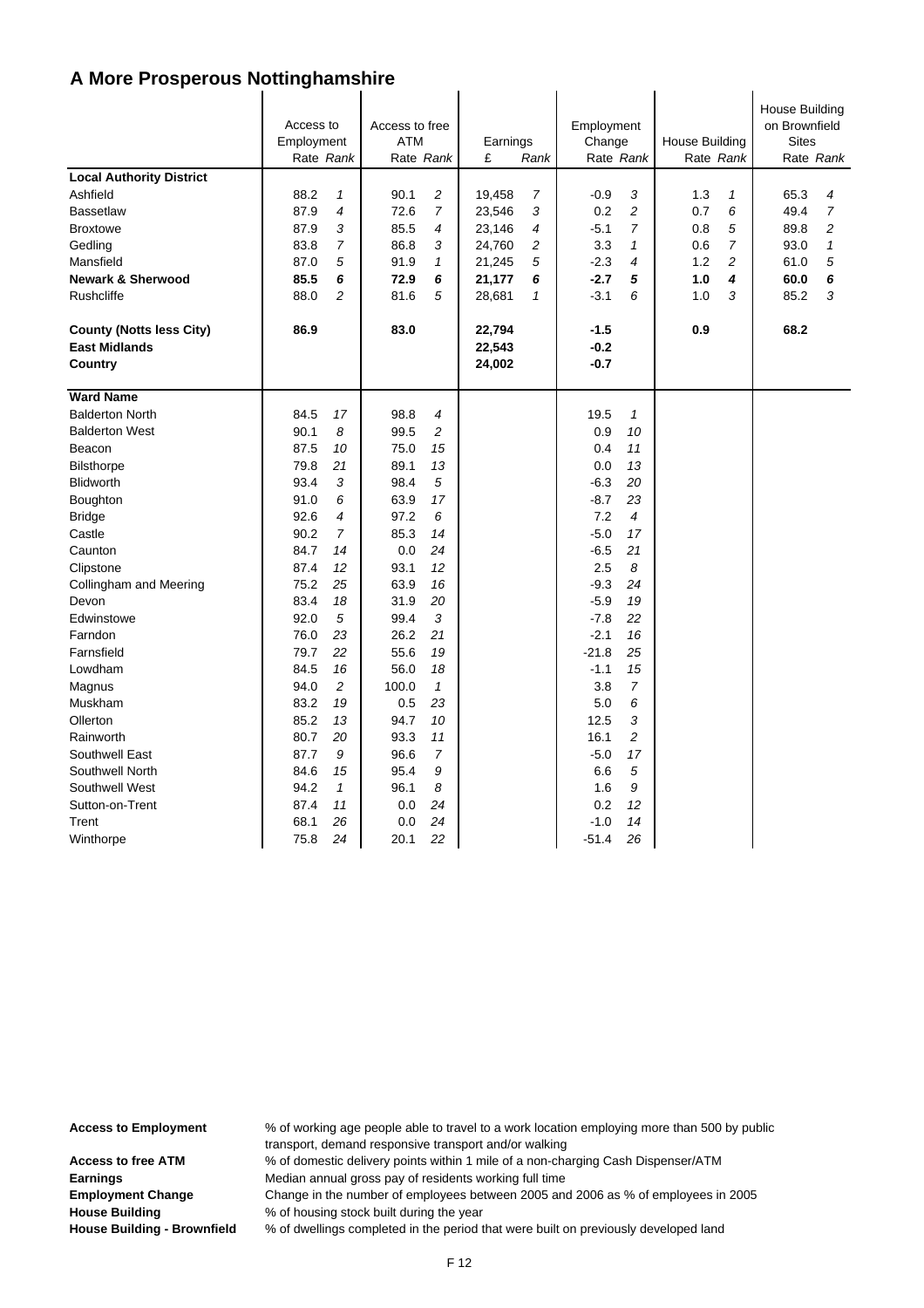|                                 | Claimants<br>Rate Rank |                  | Income Support   Income Support<br>Lone Parents | Rate Rank      | Long Term<br>Unemployment | Rate Rank      | Unemployment<br>Rate Rank |                | <b>VAT</b><br>Registrations<br>Rate Rank |   | Youth<br>Unemployment | Rate Rank      |
|---------------------------------|------------------------|------------------|-------------------------------------------------|----------------|---------------------------|----------------|---------------------------|----------------|------------------------------------------|---|-----------------------|----------------|
| <b>Local Authority District</b> |                        |                  |                                                 |                |                           |                |                           |                |                                          |   |                       |                |
| Ashfield                        | 6.3                    | 6                | 35.7                                            | 6              | 9.7                       | 5              | 2.1                       | 6              | 3.0                                      | 1 | 36.7                  | 6              |
| <b>Bassetlaw</b>                | 5.7                    | 5                | 29.4                                            | $\mathcal I$   | 7.5                       | 1              | 1.6                       | 3              | 2.7                                      | 3 | 36.0                  | 5              |
| <b>Broxtowe</b>                 | 3.5                    | 2                | 33.1                                            | 4              | 9.1                       | 4              | 1.6                       | 3              | 2.7                                      | 3 | 32.6                  | 3              |
| Gedling                         | 4.0                    | 3                | 37.2                                            | $\overline{7}$ | 12.6                      | 7              | 1.7                       | 5              | 1.0                                      | 7 | 30.9                  | $\overline{c}$ |
| Mansfield                       | 7.7                    | $\overline{7}$   | 30.4                                            | $\overline{c}$ | 8.3                       | 3              | 2.4                       | $\overline{7}$ | 2.6                                      | 6 | 40.3                  | $\overline{7}$ |
| <b>Newark &amp; Sherwood</b>    | 4.8                    | $\boldsymbol{4}$ | 34.4                                            | 5              | 8.2                       | $\overline{2}$ | 1.3                       | $\overline{2}$ | 2.7                                      | 3 | 35.2                  | 4              |
| <b>Rushcliffe</b>               | 2.3                    | $\mathbf{1}$     | 30.6                                            | 3              | 11.0                      | 6              | 0.9                       | $\mathbf{1}$   | 2.8                                      | 2 | 23.8                  | $\mathbf{1}$   |
| <b>County (Notts less City)</b> | 4.9                    |                  | 33.0                                            |                | 9.4                       |                | 1.7                       |                | 2.6                                      |   | 34.6                  |                |
| <b>East Midlands</b>            | 5.0                    |                  | 35.4                                            |                | 11.0                      |                | 2.1                       |                | 2.4                                      |   | 31.7                  |                |
| Country                         | 6.0                    |                  | 35.2                                            |                | 12.2                      |                | 2.2                       |                | 2.0                                      |   | 30.9                  |                |
| <b>Ward Name</b>                |                        |                  |                                                 |                |                           |                |                           |                |                                          |   |                       |                |
| <b>Balderton North</b>          | 2.5                    | 12               | 40.0                                            | 19             | 5.9                       | 11             | 1.1                       | 14             |                                          |   | 29.4                  | 13             |
| <b>Balderton West</b>           | 4.5                    | 16               | 45.8                                            | 25             | 8.3                       | 16             | 1.2                       | 16             |                                          |   | 41.7                  | 21             |
| Beacon                          | 3.0                    | 14               | 28.6                                            | 6              | 11.5                      | 22             | 1.8                       | 19             |                                          |   | 28.8                  | 12             |
| <b>Bilsthorpe</b>               | 6.3                    | 19               | 29.7                                            | $\overline{7}$ | 10.7                      | 21             | 1.0                       | 13             |                                          |   | 35.7                  | 16             |
| <b>Blidworth</b>                | 7.1                    | 21               | 34.2                                            | 14             | 9.6                       | 17             | 2.0                       | 20             |                                          |   | 44.2                  | 24             |
| Boughton                        | 8.5                    | 24               | 43.8                                            | 24             | 13.2                      | 24             | 2.3                       | 22             |                                          |   | 29.4                  | 13             |
| <b>Bridge</b>                   | 6.9                    | 20               | 41.3                                            | 22             | 5.7                       | 10             | 2.1                       | 21             |                                          |   | 38.6                  | 17             |
| Castle                          | 8.5                    | 25               | 30.6                                            | 10             | 7.4                       | 13             | 3.0                       | 26             |                                          |   | 38.9                  | 18             |
| Caunton                         | 1.2                    | $\overline{4}$   | 33.3                                            | 12             | 10.0                      | 18             | 0.8                       | 10             |                                          |   | 40.0                  | 19             |
| Clipstone                       | 7.2                    | 22               | 35.3                                            | 15             | 10.2                      | 20             | 2.5                       | 24             |                                          |   | 53.1                  | 26             |
| Collingham and Meering          | 2.2                    | 11               | 30.0                                            | 8              | 6.7                       | 12             | 0.6                       | 7              |                                          |   | 40.0                  | 19             |
| Devon                           | 14.5                   | 26               | 35.4                                            | 17             | 8.2                       | 15             | 2.7                       | 25             |                                          |   | 42.5                  | 23             |
| Edwinstowe                      | 3.0                    | 13               | 35.3                                            | 15             | 11.5                      | 22             | 0.9                       | 12             |                                          |   | 19.2                  | 8              |
| Farndon                         | 2.2                    | 10               | 41.7                                            | 23             | 0.0                       | $\mathbf{1}$   | 1.1                       | 14             |                                          |   | 18.5                  | 6              |
| Farnsfield                      | 1.9                    | $\overline{7}$   | 30.0                                            | 8              | 5.3                       | 9              | 0.7                       | 9              |                                          |   | 42.1                  | 22             |
| Lowdham                         | 1.0                    | $\overline{c}$   | 16.7                                            | 2              | 18.8                      | 25             | 0.5                       | 5              |                                          |   | 18.8                  | $\overline{7}$ |
| Magnus                          | 7.3                    | 23               | 32.5                                            | 11             | 4.9                       | 8              | 2.3                       | 22             |                                          |   | 29.5                  | 15             |
| Muskham                         | 1.3                    | 5                | 25.0                                            | 4              | 50.0                      | 26             | 0.3                       | $\overline{c}$ |                                          |   | 25.0                  | 9              |
| Ollerton                        | 6.2                    | 18               | 25.5                                            | 5              | 7.8                       | 14             | 1.4                       | 17             |                                          |   | 27.5                  | 10             |
| Rainworth                       | 4.9                    | 17               | 35.5                                            | 18             | 4.3                       | 7              | 1.5                       | 18             |                                          |   | 48.9                  | 25             |
| Southwell East                  | 1.0                    | 3                | 50.0                                            | 26             | 0.0                       | 1              | 0.4                       | 3              |                                          |   | 0.0                   | $\mathbf{1}$   |
| Southwell North                 | 2.0                    | 8                | 40.0                                            | 19             | 0.0                       | 1              | 0.5                       | 5              |                                          |   | 28.6                  | 11             |
| Southwell West                  | 1.8                    | 6                | 40.0                                            | 19             | 0.0                       | 1              | 0.6                       | 7              |                                          |   | 12.5                  | 4              |
| Sutton-on-Trent                 | 2.0                    | 9                | 33.3                                            | 12             | 0.0                       | $\mathbf{1}$   | 0.4                       | 3              |                                          |   | 16.7                  | 5              |
| Trent                           | 0.7                    | $\mathbf{1}$     | 0.0                                             | $\mathcal I$   | 0.0                       | $\mathbf{1}$   | 0.1                       | $\mathbf{1}$   |                                          |   | 0.0                   | $\mathbf{1}$   |
| Winthorpe                       | 3.5                    | 15               | 20.0                                            | 3              | 10.0                      | 18             | 0.8                       | 10             |                                          |   | 0.0                   | $\mathbf{1}$   |

 $\mathbf{I}$ 

 $\overline{1}$ 

 $\overline{1}$ 

 $\mathbf{I}$ 

**Youth Unemployment** % of all unemployed claimants in June 2008 who were aged 24 and under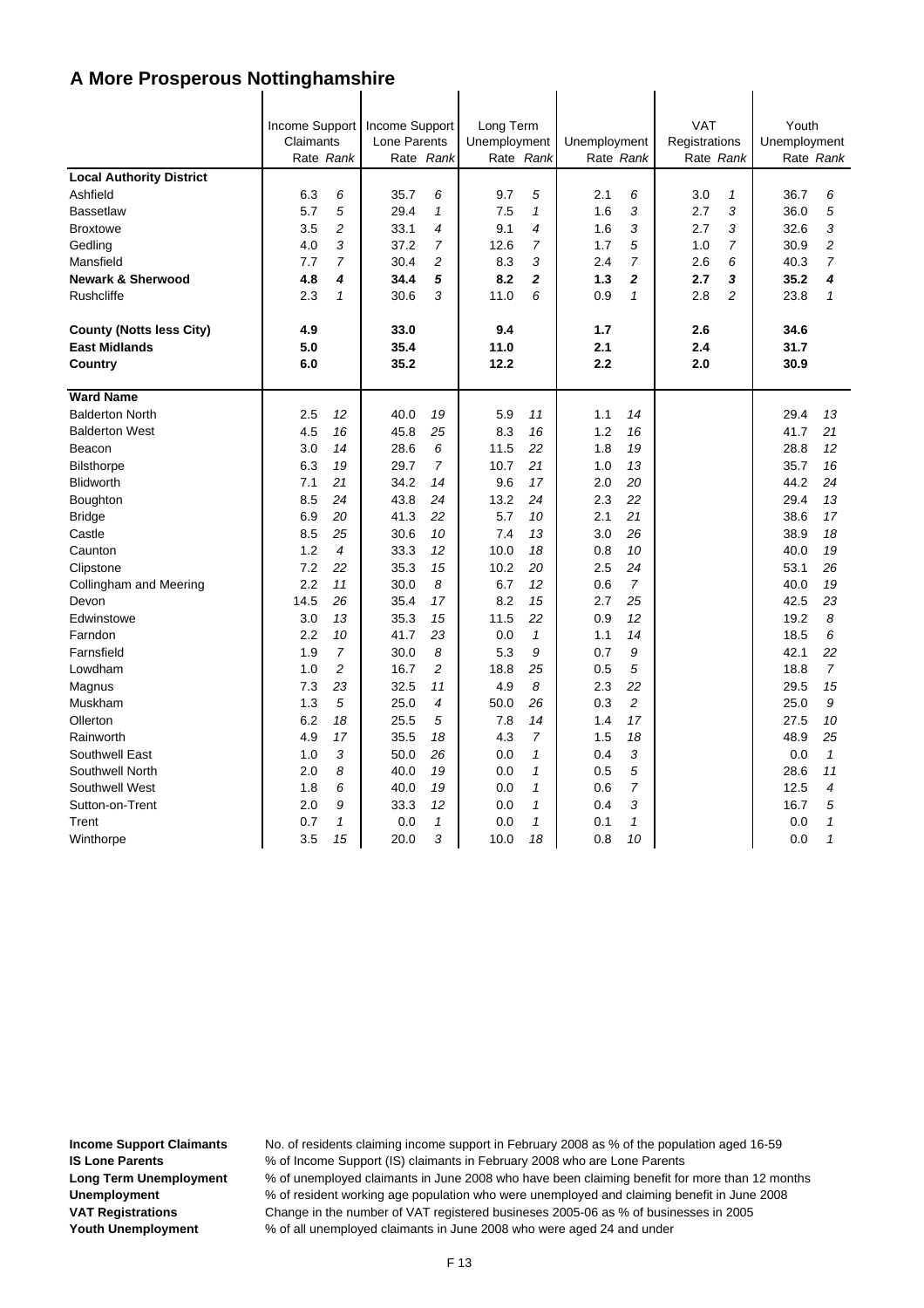| <b>Local Authority District</b><br>Ashfield<br><b>Bassetlaw</b><br><b>Broxtowe</b><br>Gedling<br>Mansfield<br>Newark & Sherwood<br><b>Rushcliffe</b> | Access to<br>Employment<br>Rate Rank<br>88.2<br>$\mathbf{1}$<br>87.9<br>$\overline{4}$<br>87.9<br>3<br>$\overline{7}$<br>83.8<br>87.0<br>5<br>6<br>85.5<br>$\overline{2}$<br>88.0 | Access to free<br>ATM<br>Rate Rank<br>90.1<br>$\overline{c}$<br>$\overline{7}$<br>72.6<br>85.5<br>$\overline{\mathcal{A}}$<br>86.8<br>3<br>91.9<br>$\mathbf{1}$<br>72.9<br>6<br>5<br>81.6 | Employment<br>Earnings<br>Change<br>£<br>Rate Rank<br>Rank<br>$-0.9$<br>3<br>7<br>19,458<br>3<br>$\overline{c}$<br>23,546<br>0.2<br>23,146<br>4<br>$-5.1$<br>$\overline{7}$<br>2<br>24,760<br>3.3<br>1<br>5<br>21,245<br>$-2.3$<br>$\overline{4}$<br>$-2.7$<br>5<br>21,177<br>6<br>6<br>$-3.1$<br>28,681<br>1 |                          | House Building<br>Rate Rank<br>1.3<br>1<br>6<br>0.7<br>0.8<br>5<br>7<br>0.6<br>1.2<br>$\overline{c}$<br>1.0<br>4<br>1.0<br>3 | House Building<br>on Brownfield<br><b>Sites</b><br>Rate Rank<br>65.3<br>4<br>49.4<br>$\overline{7}$<br>89.8<br>$\overline{c}$<br>93.0<br>$\mathbf{1}$<br>5<br>61.0<br>60.0<br>6<br>85.2<br>3 |  |
|------------------------------------------------------------------------------------------------------------------------------------------------------|-----------------------------------------------------------------------------------------------------------------------------------------------------------------------------------|-------------------------------------------------------------------------------------------------------------------------------------------------------------------------------------------|---------------------------------------------------------------------------------------------------------------------------------------------------------------------------------------------------------------------------------------------------------------------------------------------------------------|--------------------------|------------------------------------------------------------------------------------------------------------------------------|----------------------------------------------------------------------------------------------------------------------------------------------------------------------------------------------|--|
| <b>County (Notts less City)</b>                                                                                                                      | 86.9                                                                                                                                                                              | 83.0                                                                                                                                                                                      | 22,794                                                                                                                                                                                                                                                                                                        | $-1.5$                   | 0.9                                                                                                                          | 68.2                                                                                                                                                                                         |  |
| <b>East Midlands</b><br>Country                                                                                                                      |                                                                                                                                                                                   |                                                                                                                                                                                           | 22,543<br>24,002                                                                                                                                                                                                                                                                                              | $-0.2$<br>$-0.7$         |                                                                                                                              |                                                                                                                                                                                              |  |
| <b>Ward Name</b>                                                                                                                                     |                                                                                                                                                                                   |                                                                                                                                                                                           |                                                                                                                                                                                                                                                                                                               |                          |                                                                                                                              |                                                                                                                                                                                              |  |
| Abbey                                                                                                                                                | 88.5<br>16                                                                                                                                                                        | 100.0<br>$\mathbf{1}$                                                                                                                                                                     |                                                                                                                                                                                                                                                                                                               | 4.2<br>10                |                                                                                                                              |                                                                                                                                                                                              |  |
| <b>Bingham East</b>                                                                                                                                  | 90.2<br>8                                                                                                                                                                         | 99.5<br>8                                                                                                                                                                                 |                                                                                                                                                                                                                                                                                                               | $-5.4$<br>17             |                                                                                                                              |                                                                                                                                                                                              |  |
| <b>Bingham West</b>                                                                                                                                  | 85.3<br>22                                                                                                                                                                        | 83.6<br>18                                                                                                                                                                                |                                                                                                                                                                                                                                                                                                               | 4.7<br>8                 |                                                                                                                              |                                                                                                                                                                                              |  |
| <b>Compton Acres</b>                                                                                                                                 | $\overline{c}$<br>94.7                                                                                                                                                            | 100.0<br>$\mathbf{1}$                                                                                                                                                                     |                                                                                                                                                                                                                                                                                                               | 59.6<br>$\mathbf{1}$     |                                                                                                                              |                                                                                                                                                                                              |  |
| Cotgrave                                                                                                                                             | 89.8<br>10                                                                                                                                                                        | 98.4<br>12                                                                                                                                                                                |                                                                                                                                                                                                                                                                                                               | $-4.7$<br>16             |                                                                                                                              |                                                                                                                                                                                              |  |
| Cranmer                                                                                                                                              | 89.6<br>11                                                                                                                                                                        | 0.0<br>25                                                                                                                                                                                 |                                                                                                                                                                                                                                                                                                               | 29.9<br>3                |                                                                                                                              |                                                                                                                                                                                              |  |
| <b>Edwalton Village</b>                                                                                                                              | 25<br>84.6                                                                                                                                                                        | 11<br>99.2                                                                                                                                                                                |                                                                                                                                                                                                                                                                                                               | $\overline{7}$<br>4.9    |                                                                                                                              |                                                                                                                                                                                              |  |
| Gamston                                                                                                                                              | 88.7<br>15                                                                                                                                                                        | 96.6<br>14                                                                                                                                                                                |                                                                                                                                                                                                                                                                                                               | 31.1<br>2                |                                                                                                                              |                                                                                                                                                                                              |  |
| Gotham                                                                                                                                               | 88.8<br>14                                                                                                                                                                        | 2.6<br>23                                                                                                                                                                                 |                                                                                                                                                                                                                                                                                                               | $-15.0$<br>25            |                                                                                                                              |                                                                                                                                                                                              |  |
| Keyworth North                                                                                                                                       | 6<br>90.8                                                                                                                                                                         | $\mathbf{1}$<br>100.0                                                                                                                                                                     |                                                                                                                                                                                                                                                                                                               | $-7.8$<br>18             |                                                                                                                              |                                                                                                                                                                                              |  |
| Keyworth South                                                                                                                                       | 19<br>87.1                                                                                                                                                                        | 99.9<br>$\overline{7}$<br>$\mathbf{1}$                                                                                                                                                    |                                                                                                                                                                                                                                                                                                               | $-4.5$<br>15<br>26       |                                                                                                                              |                                                                                                                                                                                              |  |
| Lady Bay<br>Leake                                                                                                                                    | 77.1<br>28<br>78.8<br>27                                                                                                                                                          | 100.0<br>97.2<br>13                                                                                                                                                                       |                                                                                                                                                                                                                                                                                                               | $-17.9$<br>$-11.3$<br>21 |                                                                                                                              |                                                                                                                                                                                              |  |
| Lutterell                                                                                                                                            | 91.4<br>$\overline{4}$                                                                                                                                                            | 99.4<br>9                                                                                                                                                                                 |                                                                                                                                                                                                                                                                                                               | $-14.9$<br>24            |                                                                                                                              |                                                                                                                                                                                              |  |
| Manvers                                                                                                                                              | 87.3<br>18                                                                                                                                                                        | 78.5<br>19                                                                                                                                                                                |                                                                                                                                                                                                                                                                                                               | 23<br>$-14.7$            |                                                                                                                              |                                                                                                                                                                                              |  |
| Melton                                                                                                                                               | 89.5<br>12                                                                                                                                                                        | 100.0<br>$\mathbf{1}$                                                                                                                                                                     |                                                                                                                                                                                                                                                                                                               | $-1.3$<br>12             |                                                                                                                              |                                                                                                                                                                                              |  |
| <b>Musters</b>                                                                                                                                       | 87.9<br>17                                                                                                                                                                        | 99.2<br>10                                                                                                                                                                                |                                                                                                                                                                                                                                                                                                               | 5<br>6.7                 |                                                                                                                              |                                                                                                                                                                                              |  |
| <b>Nevile</b>                                                                                                                                        | 91.1<br>5                                                                                                                                                                         | 0.0<br>25                                                                                                                                                                                 |                                                                                                                                                                                                                                                                                                               | $-13.3$<br>22            |                                                                                                                              |                                                                                                                                                                                              |  |
| Oak                                                                                                                                                  | 9<br>89.9                                                                                                                                                                         | 0.0<br>25                                                                                                                                                                                 |                                                                                                                                                                                                                                                                                                               | 25.0<br>4                |                                                                                                                              |                                                                                                                                                                                              |  |
| Ruddington                                                                                                                                           | $\overline{7}$<br>90.4                                                                                                                                                            | 15<br>95.8                                                                                                                                                                                |                                                                                                                                                                                                                                                                                                               | 4.5<br>9                 |                                                                                                                              |                                                                                                                                                                                              |  |
| Soar Valley                                                                                                                                          | 84.8<br>24                                                                                                                                                                        | 31.8<br>21                                                                                                                                                                                |                                                                                                                                                                                                                                                                                                               | $-23.6$<br>27            |                                                                                                                              |                                                                                                                                                                                              |  |
| Stanford                                                                                                                                             | 85.3<br>23                                                                                                                                                                        | 24<br>0.6                                                                                                                                                                                 |                                                                                                                                                                                                                                                                                                               | 5.2<br>6                 |                                                                                                                              |                                                                                                                                                                                              |  |
| Thoroton                                                                                                                                             | 81.5<br>26                                                                                                                                                                        | 0.0<br>25                                                                                                                                                                                 |                                                                                                                                                                                                                                                                                                               | 0.2<br>11                |                                                                                                                              |                                                                                                                                                                                              |  |
| Tollerton                                                                                                                                            | 85.5<br>21                                                                                                                                                                        | 87.4<br>17                                                                                                                                                                                |                                                                                                                                                                                                                                                                                                               | $-35.0$<br>28            |                                                                                                                              |                                                                                                                                                                                              |  |
| Trent                                                                                                                                                | 91.5<br>3                                                                                                                                                                         | 88.3<br>16                                                                                                                                                                                |                                                                                                                                                                                                                                                                                                               | $-8.4$<br>19             |                                                                                                                              |                                                                                                                                                                                              |  |
| <b>Trent Bridge</b>                                                                                                                                  | $\mathbf{1}$<br>95.9                                                                                                                                                              | 100.0<br>$\mathbf{1}$                                                                                                                                                                     |                                                                                                                                                                                                                                                                                                               | $-10.0$<br>20            |                                                                                                                              |                                                                                                                                                                                              |  |
| Wiverton                                                                                                                                             | 88.8<br>13                                                                                                                                                                        | 57.5<br>20                                                                                                                                                                                |                                                                                                                                                                                                                                                                                                               | $-4.0$<br>13             |                                                                                                                              |                                                                                                                                                                                              |  |
| Wolds                                                                                                                                                | 85.6<br>20                                                                                                                                                                        | 28.8<br>22                                                                                                                                                                                |                                                                                                                                                                                                                                                                                                               | 14<br>$-4.4$             |                                                                                                                              |                                                                                                                                                                                              |  |

**Access to Employment** % of working age people able to travel to a work location employing more than 500 by public transport, demand responsive transport and/or walking

Access to free ATM  $\%$  of domestic delivery points within 1 mile of a non-charging Cash Dispenser/ATM **Earnings** Median annual gross pay of residents working full time

**Employment Change** Change in the number of employees between 2005 and 2006 as % of employees in 2005 **House Building** % of housing stock built during the year